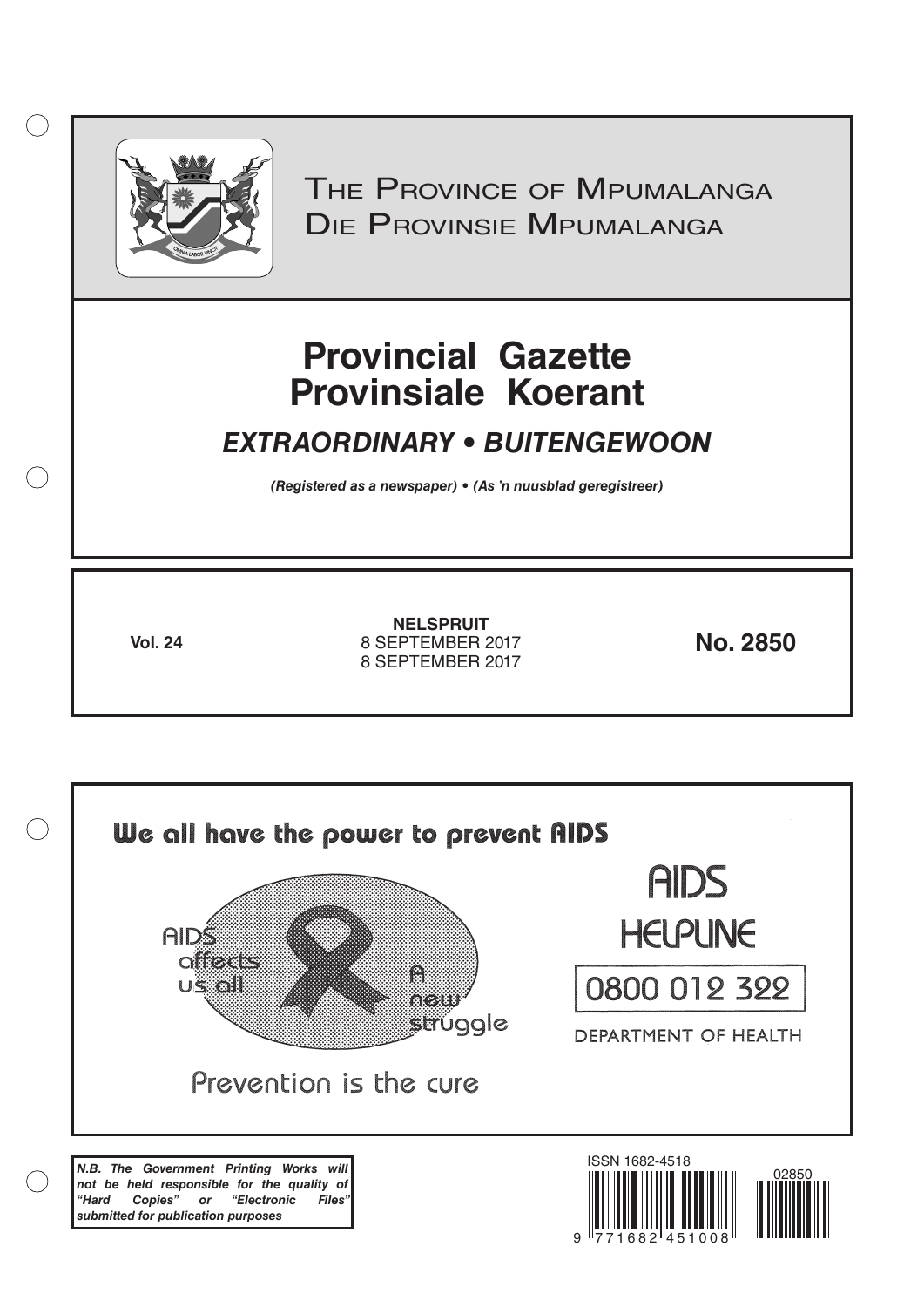### **IMPORTANT NOTICE:**

**The GovernmenT PrinTinG Works Will noT be held resPonsible for any errors ThaT miGhT occur due To The submission of incomPleTe / incorrecT / illeGible coPy.**

**no fuTure queries Will be handled in connecTion WiTh The above.**

### **CONTENTS**

*No No*

#### **GENERAL NOTICE**

| 99  | Mpumalanga Liquor Licensing Act, 2006 (Act No. 5 of 2006) : Notice of applications for liquor licences in terms of section 35 10 |  |
|-----|----------------------------------------------------------------------------------------------------------------------------------|--|
|     |                                                                                                                                  |  |
|     |                                                                                                                                  |  |
|     |                                                                                                                                  |  |
| 100 | Mpumalanga Liquor Licensing Act, 2006 (Act No. 5 of 2006) : Notice of applications for transfer of liquor licences in terms of   |  |
|     |                                                                                                                                  |  |
|     |                                                                                                                                  |  |
|     |                                                                                                                                  |  |
|     |                                                                                                                                  |  |

## **LIST OF TARIFF RATES** FOR PUBLICATION OF LIQUOR NOTICES

**COMMENCEMENT: 1 APRIL 2016**

| <b>Pricing for Fixed Price Notices</b>                     |                      |  |  |  |
|------------------------------------------------------------|----------------------|--|--|--|
| <b>Notice Type</b>                                         | <b>New Price (R)</b> |  |  |  |
| Application for Liquor Licence - National                  | 150.00               |  |  |  |
| Application for Transfer of Liquor License - National      | 150.00               |  |  |  |
| Application for Liquor Licence - Gauteng                   | 150.00               |  |  |  |
| Application for Liquor Licence - Mpumalanga                | 150.00               |  |  |  |
| Application for Transfer of Liquor License - Mpumalanga    | 150.00               |  |  |  |
| Application for Liquor Licence - Northern Cape             | 150.00               |  |  |  |
| Application for Transfer of Liquor License - Northern Cape | 150.00               |  |  |  |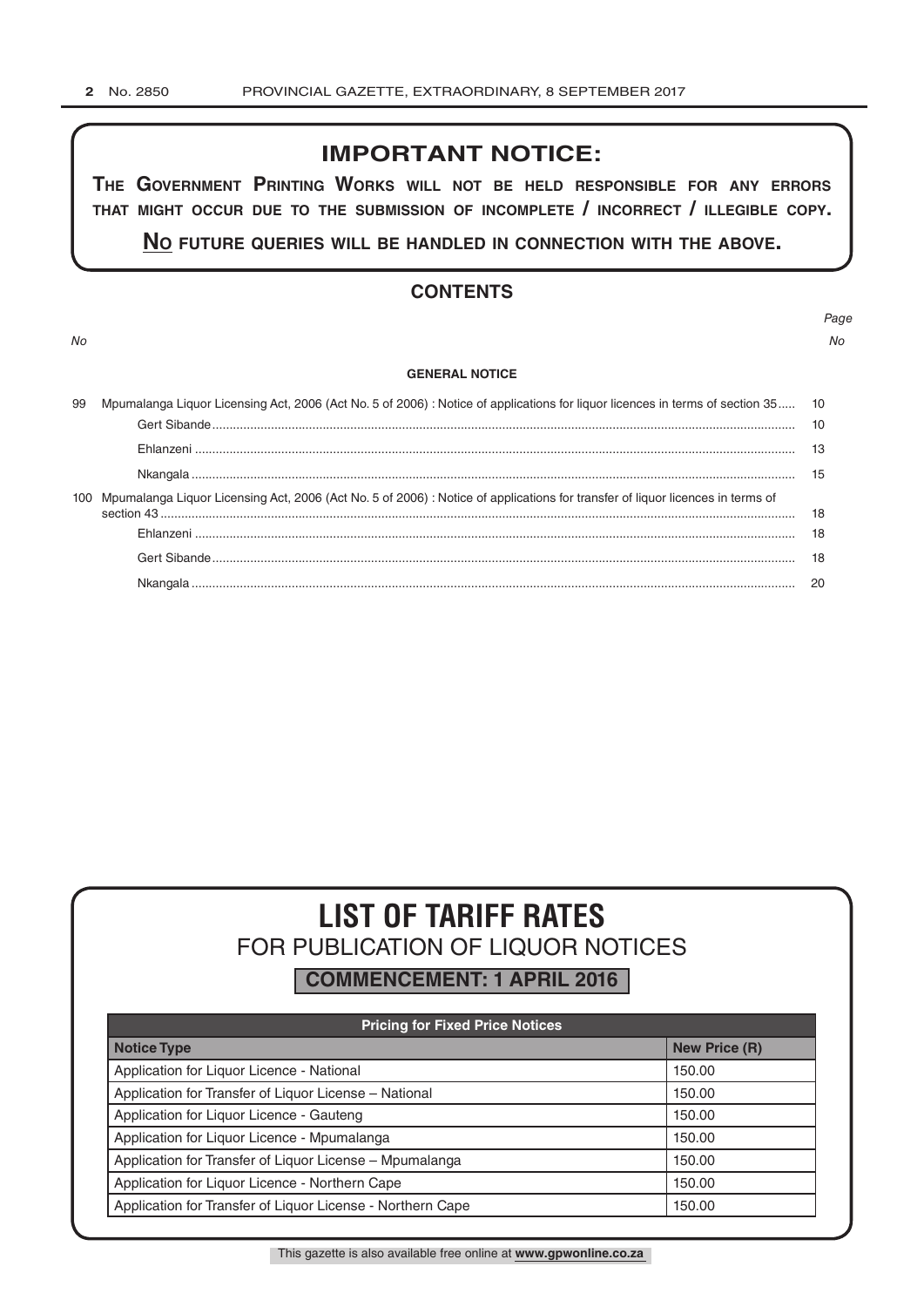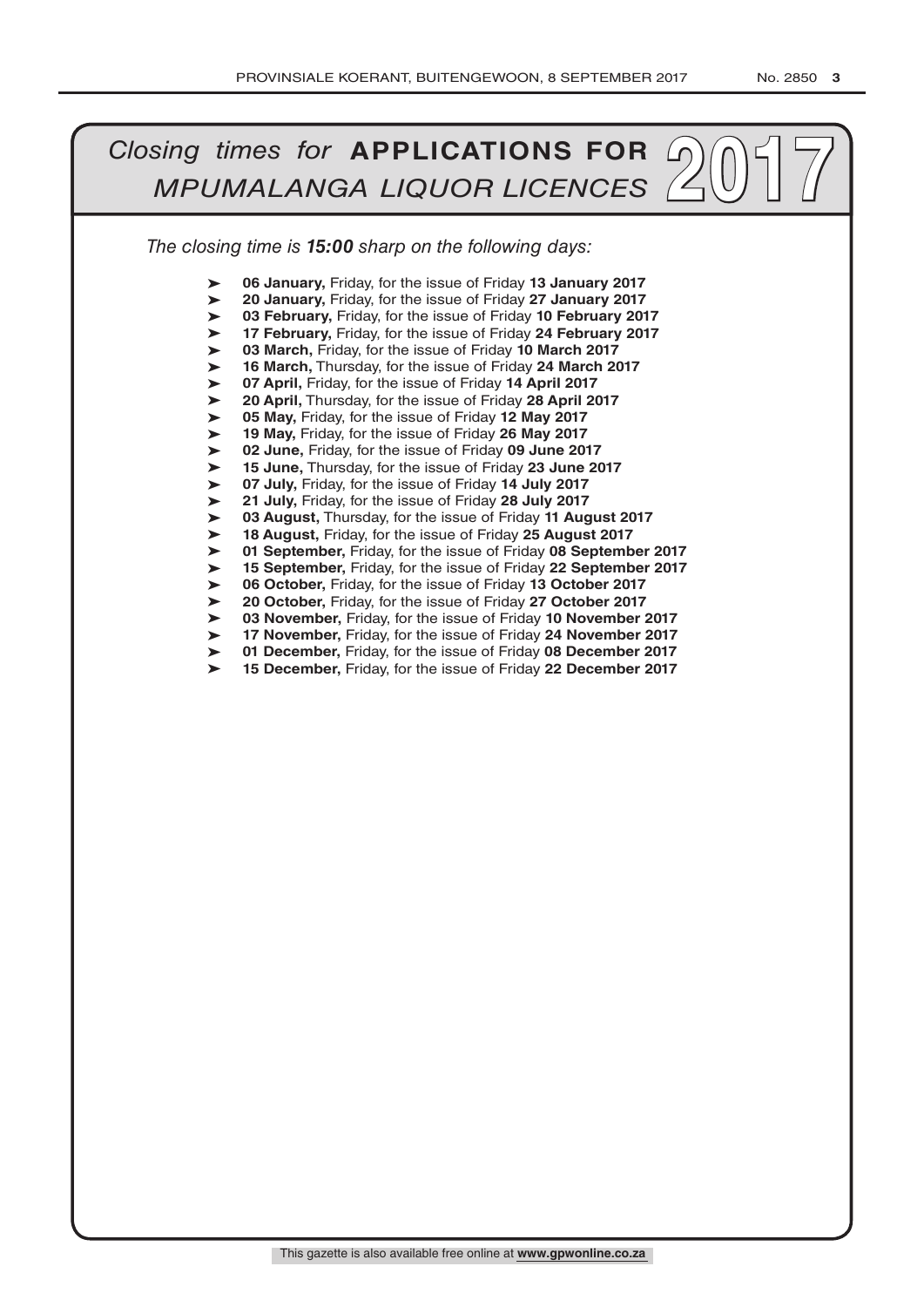The **Government Printing Works** (**GPW**) has established rules for submitting notices in line with its electronic notice processing system, which requires the use of electronic *Adobe* Forms. Please ensure that you adhere to these guidelines when completing and submitting your notice submission.

### **Closing Times for ACCepTAnCe of noTiCes**

- 1. The *Government Gazette* and *Government Tender Bulletin* are weekly publications that are published on Fridays and the closing time for the acceptance of notices is strictly applied according to the scheduled time for each gazette.
- 2. Please refer to the Submission Notice Deadline schedule in the table below. This schedule is also published online on the Government Printing works website www.gpwonline.co.za

All re-submissions will be subject to the standard cut-off times. **All notices received after the closing time will be rejected**.

| <b>Government Gazette Type</b>                   | <b>Publication</b><br><b>Frequency</b> | <b>Publication Date</b>                              | <b>Submission Deadline</b>                              | <b>Cancellations Deadline</b>                   |
|--------------------------------------------------|----------------------------------------|------------------------------------------------------|---------------------------------------------------------|-------------------------------------------------|
| <b>National Gazette</b>                          | Weekly                                 | Friday                                               | Friday 15h00 for next Friday                            | Tuesday, 15h00 - 3 days<br>prior to publication |
| <b>Regulation Gazette</b>                        | Weekly                                 | Friday                                               | Friday 15h00, to be published<br>the following Friday   | Tuesday, 15h00 - 3 days<br>prior to publication |
| <b>Petrol Price Gazette</b>                      | As required                            | First Wednesday of<br>the month                      | One week before publication                             | 3 days prior to<br>publication                  |
| <b>Road Carrier Permits</b>                      | Weekly                                 | Friday                                               | Thursday 15h00, to be<br>published the following Friday | 3 days prior to<br>publication                  |
| Unclaimed Monies (justice,<br>labour or lawyers) | January / As<br>required<br>2 per year | Any                                                  | 15 January / As required                                | 3 days prior to<br>publication                  |
| Parliament (acts, white paper,<br>green paper)   | As required                            | Any                                                  |                                                         | 3 days prior to<br>publication                  |
| <b>Manuals</b>                                   | As required                            | Any                                                  | <b>None</b>                                             | <b>None</b>                                     |
| <b>State of Budget</b><br>(National Treasury)    | <b>Monthly</b>                         | Any                                                  | 7 days prior to publication                             | 3 days prior to<br>publication                  |
| Legal Gazettes A, B and C                        | Weekly                                 | Friday                                               | One week before publication                             | Tuesday, 15h00 - 3 days<br>prior to publication |
| <b>Tender Bulletin</b>                           | Weekly                                 | Friday                                               | Friday 15h00 for next Friday                            | Tuesday, 15h00 - 3 days<br>prior to publication |
| Gauteng                                          | Weekly                                 | Wednesday                                            | Two weeks before publication                            | 3 days after submission<br>deadline             |
| <b>Eastern Cape</b>                              | Weekly                                 | Monday                                               | One week before publication                             | 3 days prior to<br>publication                  |
| Northern Cape                                    | Weekly                                 | Monday                                               | One week before publication                             | 3 days prior to<br>publication                  |
| <b>North West</b>                                | Weekly                                 | Tuesday                                              | One week before publication                             | 3 days prior to<br>publication                  |
| KwaZulu-Natal                                    | Weekly                                 | Thursday                                             | One week before publication                             | 3 days prior to<br>publication                  |
| Limpopo                                          | Weekly                                 | Friday                                               | One week before publication                             | 3 days prior to<br>publication                  |
| Mpumalanga                                       | Weekly                                 | Friday                                               | One week before publication                             | 3 days prior to<br>publication                  |
| <b>Gauteng Liquor License</b><br>Gazette         | Monthly                                | Wednesday before<br>the First Friday of the<br>month | Two weeks before publication                            | 3 days after submission<br>deadline             |
| Northern Cape Liquor License<br>Gazette          | Monthly                                | First Friday of the<br>month                         | Two weeks before publication                            | 3 days after submission<br>deadline             |
| National Liquor License Gazette                  | Monthly                                | First Friday of the<br>month                         | Two weeks before publication                            | 3 days after submission<br>deadline             |
| Mpumalanga Liquor License<br>Gazette             | 2 per month                            | Second & Fourth<br>Friday                            | One week before                                         | 3 days prior to<br>publication                  |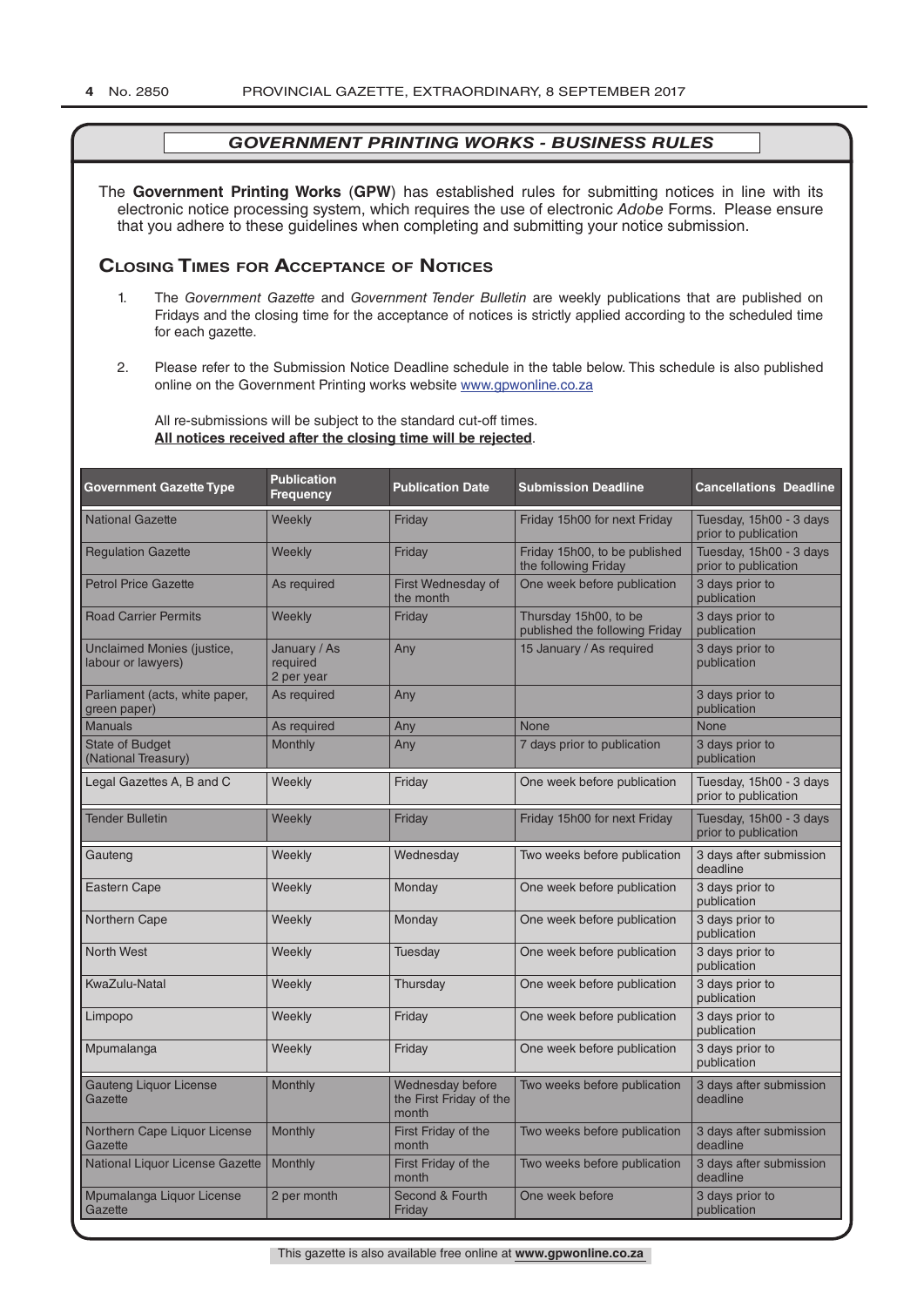### **exTrAordinAry gAzeTTes**

3. *Extraordinary Gazettes* can have only one publication date. If multiple publications of an *Extraordinary Gazette* are required, a separate Z95/Z95Prov *Adobe* Forms for each publication date must be submitted.

### **NOTICE SUBMISSION PROCESS**

- 4. Download the latest *Adobe* form, for the relevant notice to be placed, from the **Government Printing Works** website www.gpwonline.co.za.
- 5. The *Adobe* form needs to be completed electronically using *Adobe Acrobat* / *Acrobat Reader*. Only electronically completed *Adobe* forms will be accepted. No printed, handwritten and/or scanned *Adobe* forms will be accepted.
- 6. The completed electronic *Adobe* form has to be submitted via email to submit.egazette@gpw.gov.za. The form needs to be submitted in its original electronic *Adobe* format to enable the system to extract the completed information from the form for placement in the publication.
- 7. Every notice submitted **must** be accompanied by an official **GPW** quotation. This must be obtained from the *eGazette* Contact Centre.
- 8. Each notice submission should be sent as a single email. The email **must** contain **all documentation relating to a particular notice submission**.
	- 8.1. Each of the following documents must be attached to the email as a separate attachment:
		- 8.1.1. An electronically completed *Adobe* form, specific to the type of notice that is to be placed.
			- 8.1.1.1. For National *Government Gazette* or *Provincial Gazette* notices, the notices must be accompanied by an electronic Z95 or Z95Prov *Adobe* form
			- 8.1.1.2. The notice content (body copy) **MUST** be a separate attachment.
		- 8.1.2. A copy of the official **Government Printing Works** quotation you received for your notice . *(Please see Quotation section below for further details)*
		- 8.1.3. A valid and legible Proof of Payment / Purchase Order: **Government Printing Works** account customer must include a copy of their Purchase Order*.* **Non**-**Government Printing Works** account customer needs to submit the proof of payment for the notice
		- 8.1.4. Where separate notice content is applicable (Z95, Z95 Prov and TForm 3, it should **also** be attached as a separate attachment. *(Please see the Copy Section below, for the specifications)*.
		- 8.1.5. Any additional notice information if applicable.
- 9. The electronic *Adobe* form will be taken as the primary source for the notice information to be published. Instructions that are on the email body or covering letter that contradicts the notice form content will not be considered. The information submitted on the electronic *Adobe* form will be published as-is.
- 10. To avoid duplicated publication of the same notice and double billing, Please submit your notice **ONLY ONCE.**
- 11. Notices brought to **GPW** by "walk-in" customers on electronic media can only be submitted in *Adobe* electronic form format. All "walk-in" customers with notices that are not on electronic *Adobe* forms will be routed to the Contact Centre where they will be assisted to complete the forms in the required format.
- 12. Should a customer submit a bulk submission of hard copy notices delivered by a messenger on behalf of any organisation e.g. newspaper publisher, the messenger will be referred back to the sender as the submission does not adhere to the submission rules.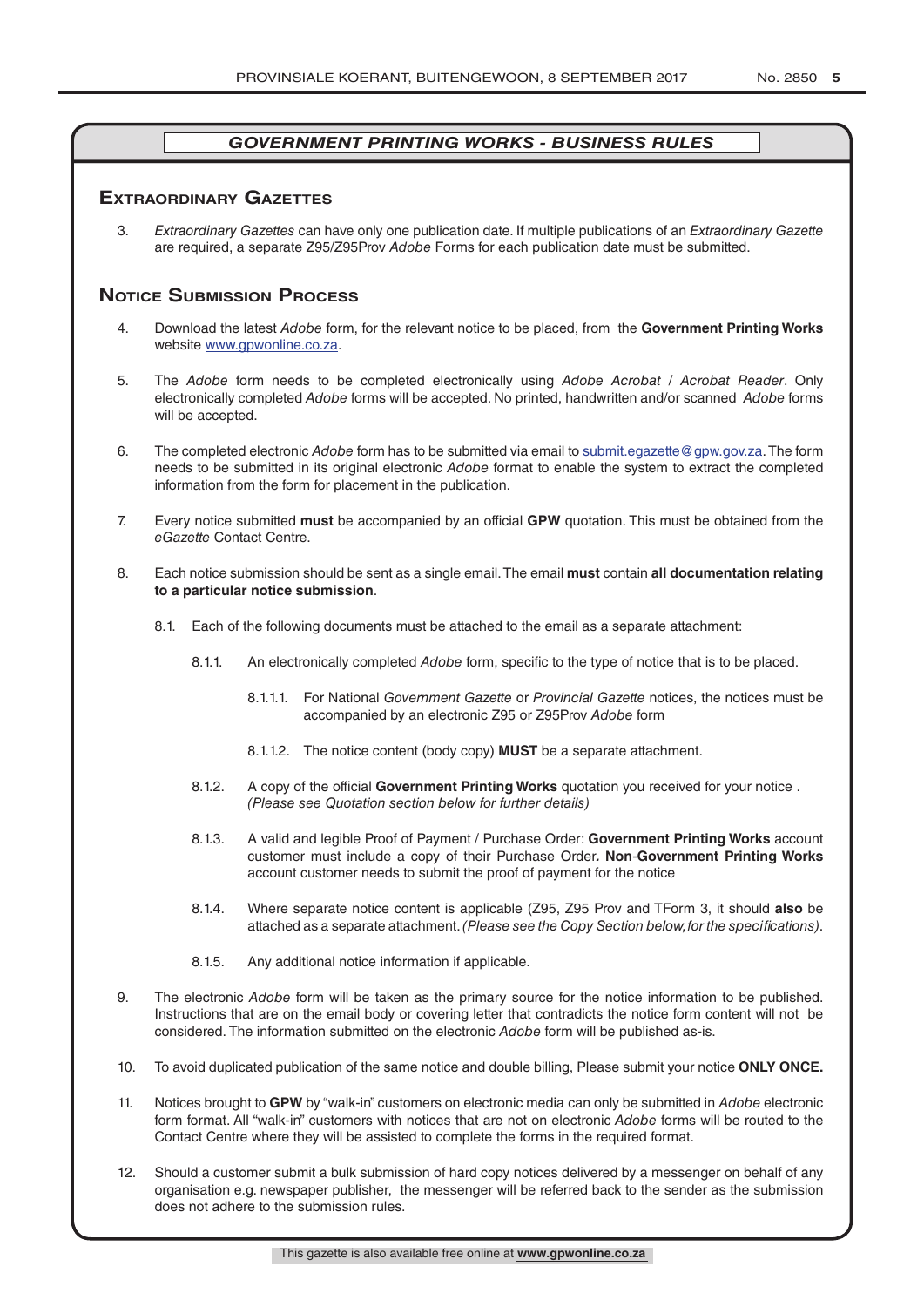### **QuoTATions**

- 13. Quotations are valid until the next tariff change.
	- 13.1. *Take note:* **GPW**'s annual tariff increase takes place on *1 April* therefore any quotations issued, accepted and submitted for publication up to *31 March* will keep the old tariff. For notices to be published from 1 April, a quotation must be obtained from **GPW** with the new tariffs. Where a tariff increase is implemented during the year, **GPW** endeavours to provide customers with 30 days' notice of such changes.
- 14. Each quotation has a unique number.
- 15. Form Content notices must be emailed to the *eGazette* Contact Centre for a quotation.
	- 15.1. The *Adobe* form supplied is uploaded by the Contact Centre Agent and the system automatically calculates the cost of your notice based on the layout/format of the content supplied.
	- 15.2. It is critical that these *Adobe* Forms are completed correctly and adhere to the guidelines as stipulated by **GPW**.

### 16. **APPLICABLE ONLY TO GPW ACCOUNT HOLDERS**:

- 16.1. **GPW** Account Customers must provide a valid **GPW** account number to obtain a quotation.
- 16.2. Accounts for **GPW** account customers **must** be active with sufficient credit to transact with **GPW** to submit notices.
	- 16.2.1. If you are unsure about or need to resolve the status of your account, please contact the **GPW** Finance Department prior to submitting your notices. (If the account status is not resolved prior to submission of your notice, the notice will be failed during the process).

### 17. **APPLICABLE ONLY TO CASH CUSTOMERS:**

- 17.1. Cash customers doing **bulk payments** must use a **single email address** in order to use the **same proof of payment** for submitting multiple notices.
- 18. The responsibility lies with you, the customer, to ensure that the payment made for your notice(s) to be published is sufficient to cover the cost of the notice(s).
- 19. Each quotation will be associated with one proof of payment / purchase order / cash receipt.

### 19.1. This means that **the quotation number can only be used once to make a payment.**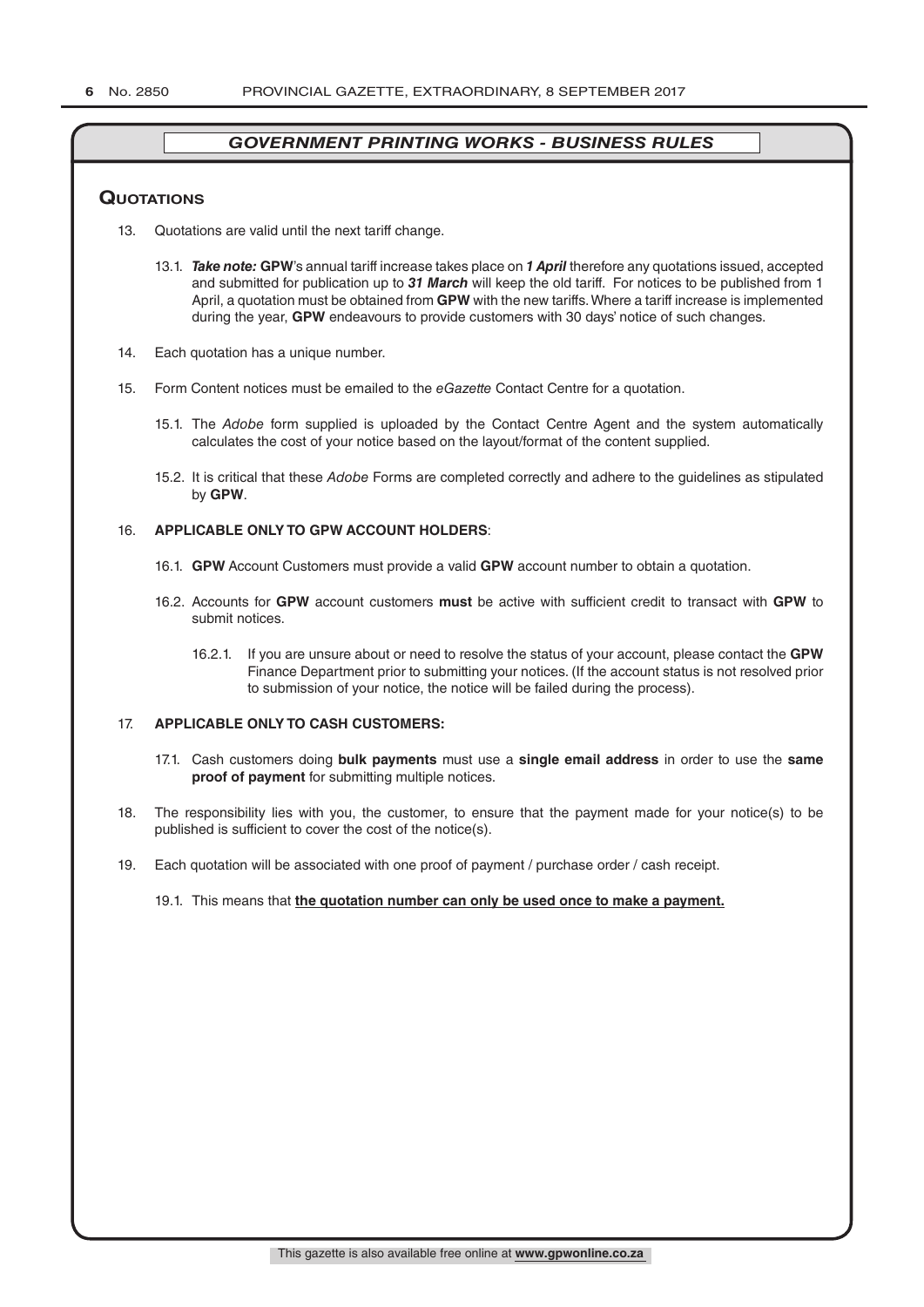### **COPY (SEPARATE NOTICE CONTENT DOCUMENT)**

- 20. Where the copy is part of a separate attachment document for Z95, Z95Prov and TForm03
	- 20.1. Copy of notices must be supplied in a separate document and may not constitute part of any covering letter, purchase order, proof of payment or other attached documents.

The content document should contain only one notice. (You may include the different translations of the same notice in the same document).

20.2. The notice should be set on an A4 page, with margins and fonts set as follows:

Page size  $=$  A4 Portrait with page margins: Top  $=$  40mm, LH/RH  $=$  16mm, Bottom  $=$  40mm; Use font size: Arial or Helvetica 10pt with 11pt line spacing;

Page size = A4 Landscape with page margins: Top = 16mm, LH/RH = 40mm, Bottom = 16mm; Use font size: Arial or Helvetica 10pt with 11pt line spacing;

### **CAnCellATions**

- 21. Cancellation of notice submissions are accepted by **GPW** according to the deadlines stated in the table above in point 2. Non-compliance to these deadlines will result in your request being failed. Please pay special attention to the different deadlines for each gazette. Please note that any notices cancelled after the cancellation deadline will be published and charged at full cost.
- 22. Requests for cancellation must be sent by the original sender of the notice and must accompanied by the relevant notice reference number (N-) in the email body.

### **AmendmenTs To noTiCes**

23. With effect from 01 October 2015, **GPW** will not longer accept amendments to notices. The cancellation process will need to be followed according to the deadline and a new notice submitted thereafter for the next available publication date.

### **REJECTIONS**

- 24. All notices not meeting the submission rules will be rejected to the customer to be corrected and resubmitted. Assistance will be available through the Contact Centre should help be required when completing the forms. (012-748 6200 or email info.egazette@gpw.gov.za). Reasons for rejections include the following:
	- 24.1. Incorrectly completed forms and notices submitted in the wrong format, will be rejected.
	- 24.2. Any notice submissions not on the correct *Adobe* electronic form, will be rejected.
	- 24.3. Any notice submissions not accompanied by the proof of payment / purchase order will be rejected and the notice will not be processed.
	- 24.4. Any submissions or re-submissions that miss the submission cut-off times will be rejected to the customer. The Notice needs to be re-submitted with a new publication date.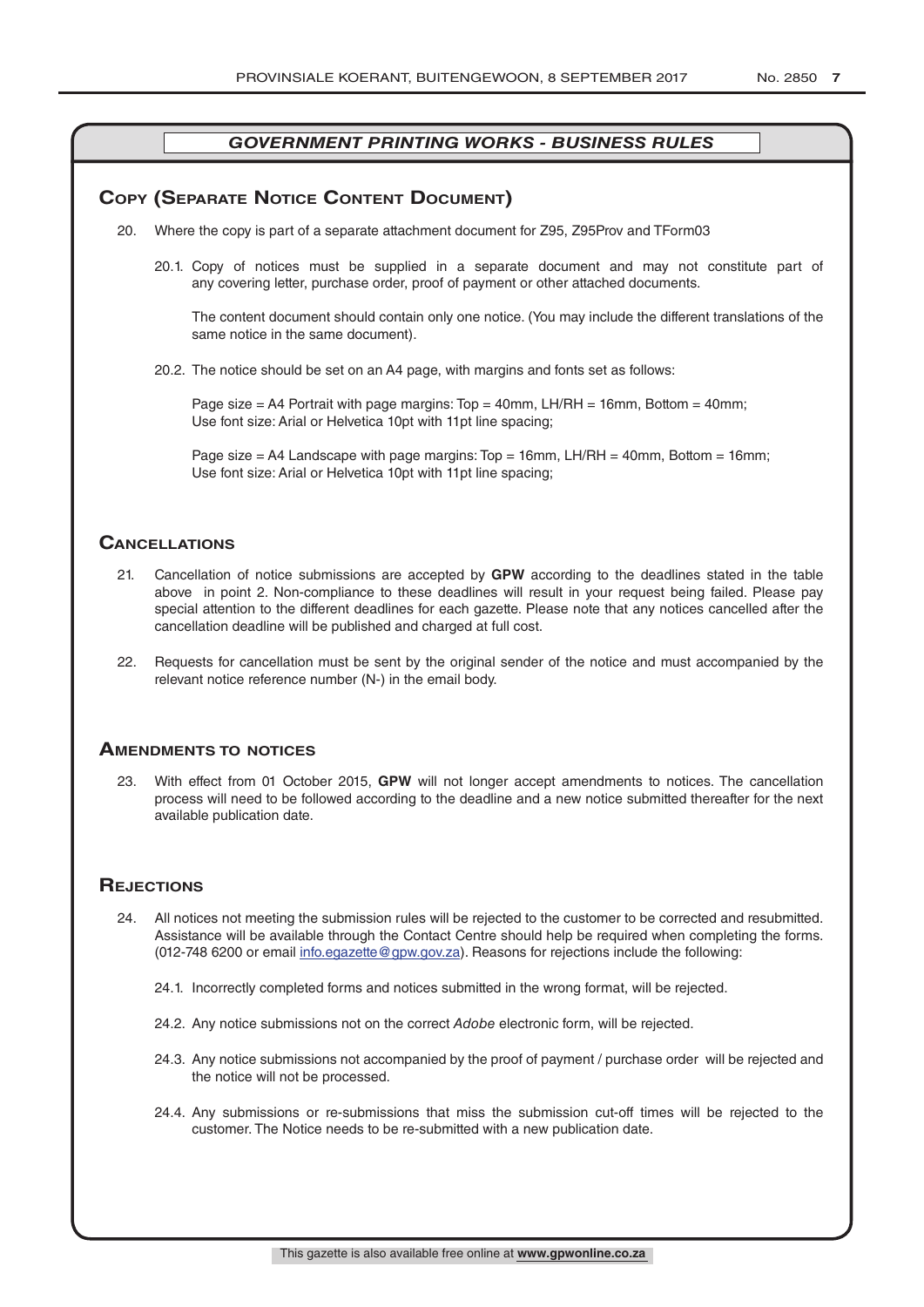### **ApprovAl of noTiCes**

- 25. Any notices other than legal notices are subject to the approval of the Government Printer, who may refuse acceptance or further publication of any notice.
- 26. No amendments will be accepted in respect to separate notice content that was sent with a Z95 or Z95Prov notice submissions. The copy of notice in layout format (previously known as proof-out) is only provided where requested, for Advertiser to see the notice in final Gazette layout. Should they find that the information submitted was incorrect, they should request for a notice cancellation and resubmit the corrected notice, subject to standard submission deadlines. The cancellation is also subject to the stages in the publishing process, i.e. If cancellation is received when production (printing process) has commenced, then the notice cannot be cancelled.

### **governmenT prinTer indemnified AgAinsT liAbiliTy**

- 27. The Government Printer will assume no liability in respect of—
	- 27.1. any delay in the publication of a notice or publication of such notice on any date other than that stipulated by the advertiser;
	- 27.2. erroneous classification of a notice, or the placement of such notice in any section or under any heading other than the section or heading stipulated by the advertiser;
	- 27.3. any editing, revision, omission, typographical errors or errors resulting from faint or indistinct copy.

### **liAbiliTy of AdverTiser**

28. Advertisers will be held liable for any compensation and costs arising from any action which may be instituted against the Government Printer in consequence of the publication of any notice.

### **CusTomer inQuiries**

Many of our customers request immediate feedback/confirmation of notice placement in the gazette from our Contact Centre once they have submitted their notice – While **GPW** deems it one of their highest priorities and responsibilities to provide customers with this requested feedback and the best service at all times, we are only able to do so once we have started processing your notice submission.

**GPW** has a 2-working day turnaround time for processing notices received according to the business rules and deadline submissions.

Please keep this in mind when making inquiries about your notice submission at the Contact Centre.

- 29. Requests for information, quotations and inquiries must be sent to the Contact Centre ONLY.
- 30. Requests for Quotations (RFQs) should be received by the Contact Centre at least **2 working days** before the submission deadline for that specific publication.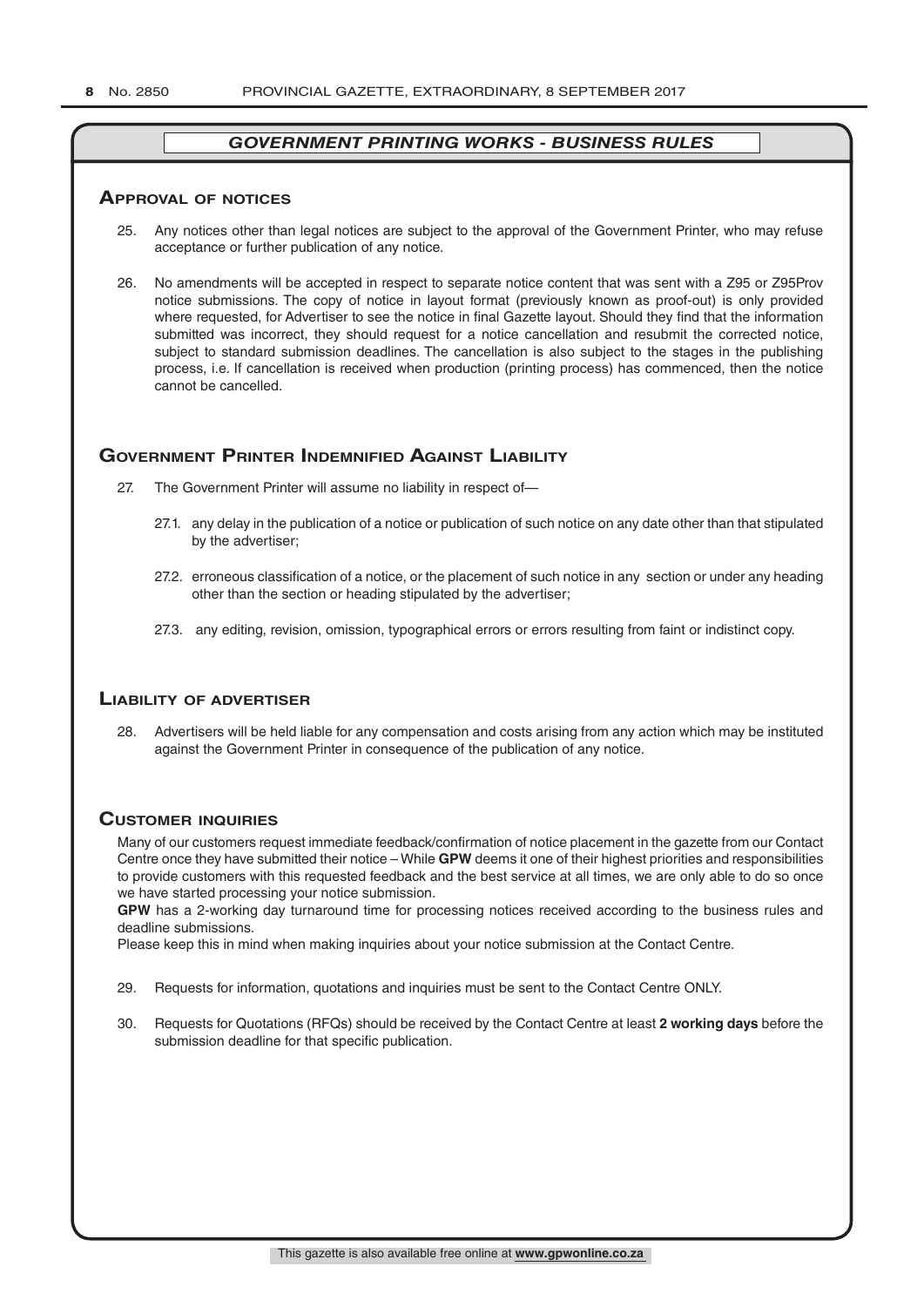### **pAymenT of CosT**

- 31. The Request for Quotation for placement of the notice should be sent to the Gazette Contact Centre as indicated above, prior to submission of notice for advertising.
- 32. Payment should then be made, or Purchase Order prepared based on the received quotation, prior to the submission of the notice for advertising as these documents i.e. proof of payment or Purchase order will be required as part of the notice submission, as indicated earlier.
- 33. Every proof of payment must have a valid **GPW** quotation number as a reference on the proof of payment document.
- 34. Where there is any doubt about the cost of publication of a notice, and in the case of copy, an enquiry, accompanied by the relevant copy, should be addressed to the Gazette Contact Centre, **Government Printing Works**, Private Bag X85, Pretoria, 0001 email: info.egazette@gpw.gov.za before publication.
- 35. Overpayment resulting from miscalculation on the part of the advertiser of the cost of publication of a notice will not be refunded, unless the advertiser furnishes adequate reasons why such miscalculation occurred. In the event of underpayments, the difference will be recovered from the advertiser, and future notice(s) will not be published until such time as the full cost of such publication has been duly paid in cash or electronic funds transfer into the **Government Printing Works** banking account.
- 36. In the event of a notice being cancelled, a refund will be made only if no cost regarding the placing of the notice has been incurred by the **Government Printing Works**.
- 37. The **Government Printing Works** reserves the right to levy an additional charge in cases where notices, the cost of which has been calculated in accordance with the List of Fixed Tariff Rates, are subsequently found to be excessively lengthy or to contain overmuch or complicated tabulation.

### **proof of publiCATion**

- 38. Copies of any of the *Government Gazette* or *Provincial Gazette* can be downloaded from the **Government Printing Works** website www.gpwonline.co.za free of charge, should a proof of publication be required.
- 39. Printed copies may be ordered from the Publications department at the ruling price. The **Government Printing Works** will assume no liability for any failure to post or for any delay in despatching of such *Government Gazette*(s).

### *GOVERNMENT PRINTING WORKS CONTACT INFORMATION*

| <b>Physical Address:</b>         |  |  |  |  |
|----------------------------------|--|--|--|--|
| <b>Government Printing Works</b> |  |  |  |  |
| 149 Bosman Street                |  |  |  |  |
| Pretoria                         |  |  |  |  |

**For Gazette and Notice submissions:** Gazette Submissions: **E-mail:** submit.egazette@gpw.gov.za **For queries and quotations, contact:** Gazette Contact Centre: **E-mail:** info.egazette@gpw.gov.za

**Contact person for subscribers:** Mrs M. Toka: **E-mail:** subscriptions@gpw.gov.za

## **Physical Address: Postal Address: GPW Banking Details:**

Private Bag X85 **Bank:** ABSA Bosman Street 149 Bosman Street Pretoria **Account No.:** 405 7114 016 Pretoria 0001 **Branch Code:** 632-005

**Tel:** 012-748 6200

**Tel:** 012-748-6066 / 6060 / 6058 **Fax:** 012-323-9574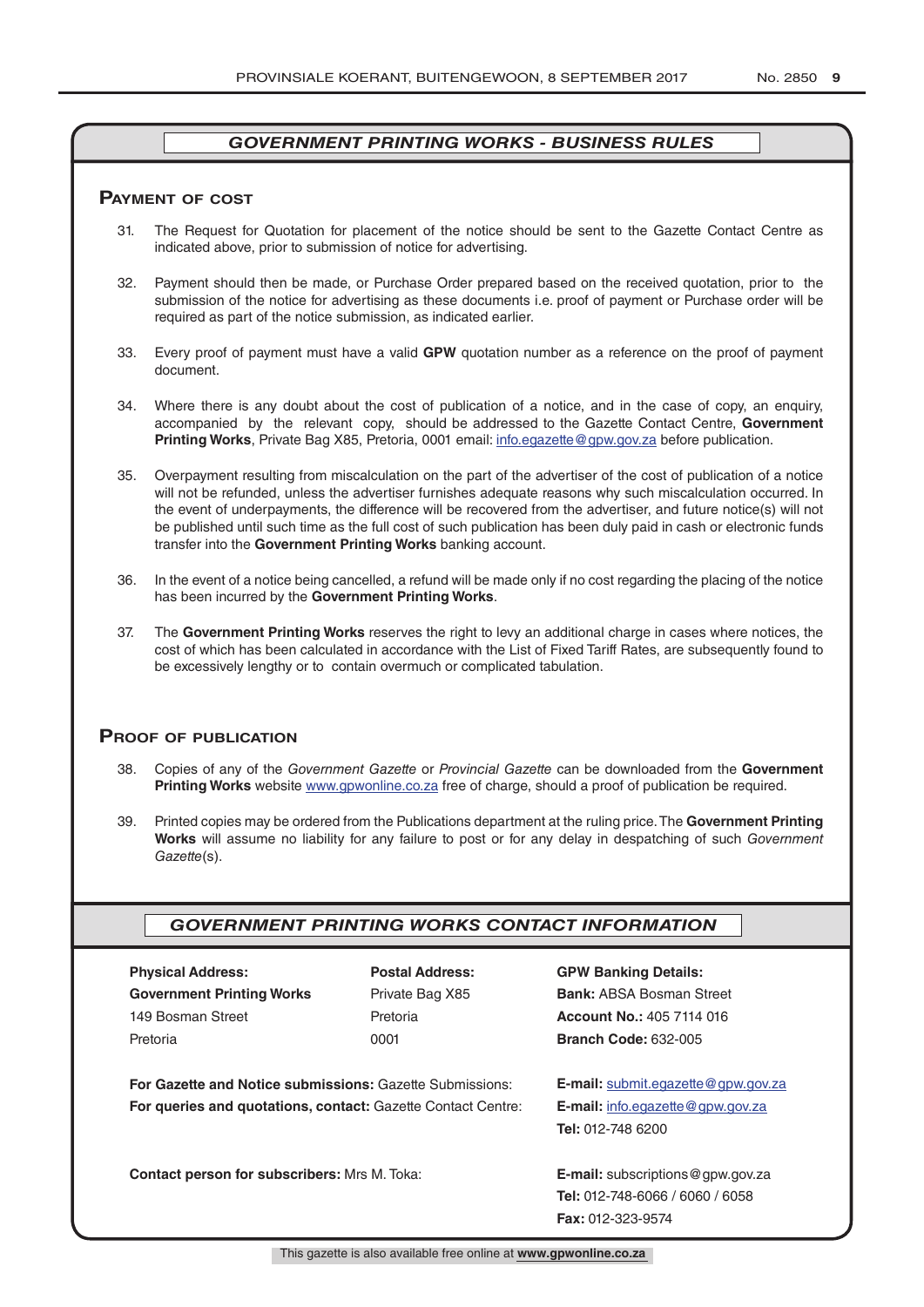### **Form 2**

### General Notice

### **NOTICE 99 OF 2017**

#### **MPUMALANGA LIQUOR LICENSING ACT, 2006 (Act No. 5 of 2006)**

#### **Notice of applications for liquor licences in terms of section 35**

Notice is hereby given that the applicants specified in the Schedule hereto have given notice of their intention to lodge applications for the grant of new liquor licences to the Secretary, Regional Liquor Licensing Offices in respect of premises situated in the local committee area indicated in the Schedule.

Comments should be made in writing and be addressed to the municipality concerned and a copy to the applicant, to reach the said addresses within thirty (30) days of this application.

Invitation for public comments in applying for a Liquor Licence in terms of section 35(2)(a) of the Mpumalanga Liquor Licensing Act, 2006.

### **SCHEDULE**

The undermentioned figures used in brackets in the Schedule, have the following meanings:

- (1) = Full name of applicant, ID Number of Applicant.
- (2) = Intended trading name.
- (3) = Notice given on behalf of: self *or* other juristic person/s.
- $(4)$  = Type of licence applied for.
- $(5)$  = Full address and location of the premises
- $(6)$  = Municipality address where comments must be submitted
- $(7)$  = Applicant address where comments must be submitted

### GERT SIBANDE

### **MKHONDO LOCAL MUNICIPALITY**

- (1) I, **Jinfeng Lin,** ID No. G46557652, an adult female, hereby invites written public comments concerning the application for a Liquor Licence to the Mpumalanga Liquor Authority.
- (2) To trade under the name Whynot Sportsman Bar.
- (3) I make this application on behalf of the juristic person: Snoyee Liquor Store and Trading (PTY) LTD. (Reg No. 2012/166539/07).
- (4) The retail sale of liquor for consumption on the premises where the liquor is sold.
- (5) *Physical address:* Shop nr 3&4 , Portion 4 (Portion of Portion 3) of Erf 84 Piet Retief, Registration Division H.T, Province Mpumalanga, being an address in the Republic of South Africa and within the boundries of Mpumalanga Province. *Postal address:* PO Box 1462 Piet Retief 2380.
- (6) Municipal Manager, Legals, PO Box 23, Piet Retief, 2380.
- (7) Dr TC Botha Inc, PO Box 894, Ermelo , 2350 / 16 Jan van Riebeeck street, Ermelo, 2351.

### **MKHONDO LOCAL MUNICIPALITY**

- (1) I, **SIMON THABETHE,** ID No. 6411175292088, an adult male, hereby invites written public comments concerning the application for a Liquor Licence to the Mpumalanga Liquor Authority.
- (2) To trade under the name IMPALA LIQUOR STORE.
- (3) I make this application for myself.
- (4) The retail sale of liquor for consumption off the premises where the liquor is sold.
- (5) *Physical address:* WESTOE FARM NO 391 IT MKHONDO, being an address in the Republic of South Africa and within the boundries of Mpumalanga Province. *Postal address:* P.O.BOX 10 AMSTERDAM 2375.
- (6) P.O.BOX 23 PIET RETIEF 2380.
- (7) P.O.BOX 10 AMSTERDAM 2375.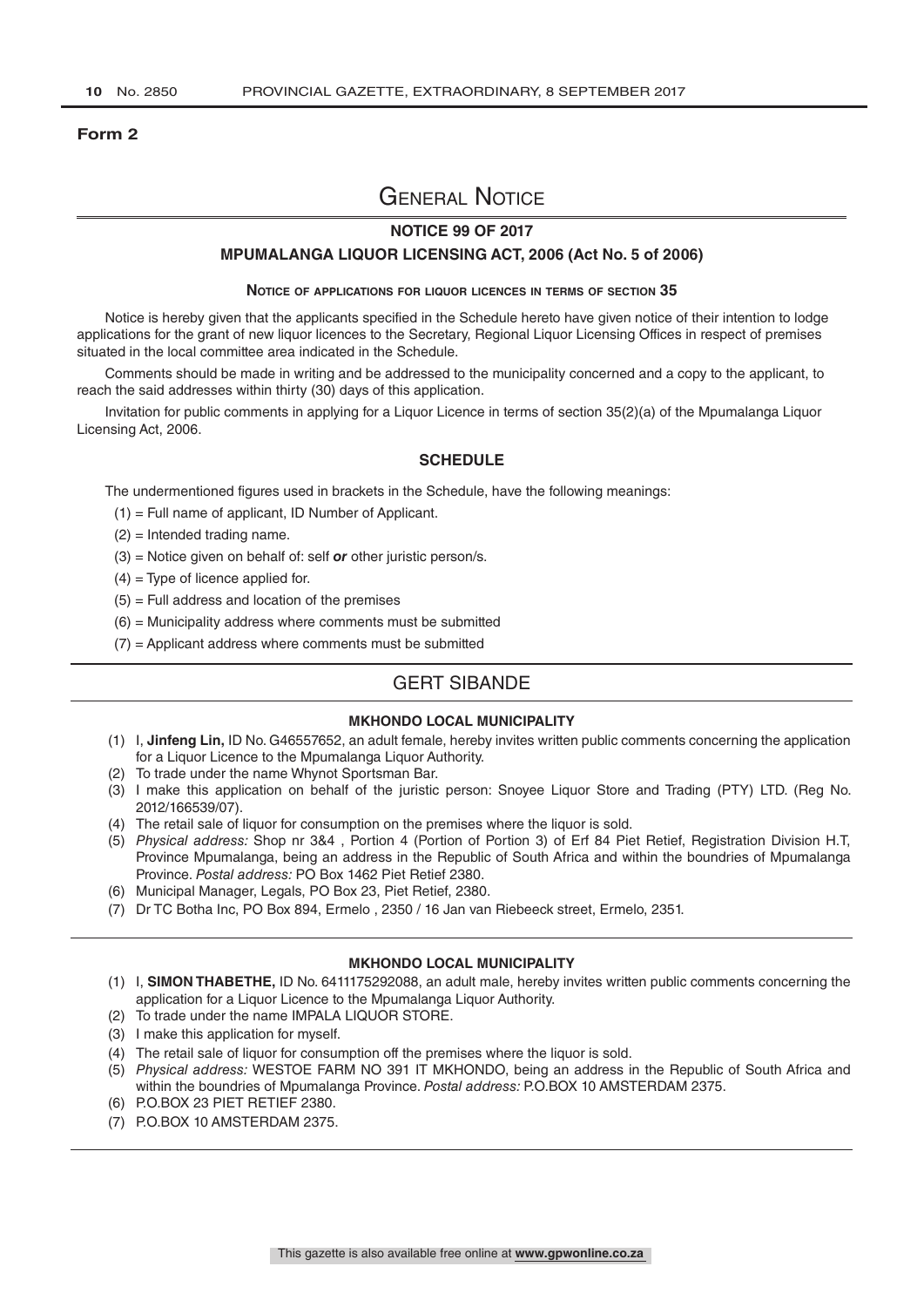### **ALBERT LUTHULI LOCAL MUNICIPALITY**

- (1) I, **SKHUMBUZO RICHARD JELE,** ID No. 7508185279085, an adult male, hereby invites written public comments concerning the application for a Liquor Licence to the Mpumalanga Liquor Authority.
- (2) To trade under the name FERNIE BLUE LOUNGE.
- (3) I make this application for myself.
- (4) The retail sale of liquor in terms of a special liquor license for consumption on and off the premises where the liquor is sold.
- (5) *Physical address:* E 30059 FERNIE 2342, being an address in the Republic of South Africa and within the boundries of Mpumalanga Province. *Postal address:* P.O.BOX 213 FERNIE 2342.
- (6) P.O.BOX 24 CAROLINE 1185. (7) P.O.BOX 213 FERNIE 2342.

### **ALBERT LUTHULI LOCAL MUNICIPALITY**

- (1) I, **VUSI JOHAN MASEKO,** ID No. 6601055661085, an adult male, hereby invites written public comments concerning the application for a Liquor Licence to the Mpumalanga Liquor Authority.
- (2) To trade under the name Lifestyle Bottle Store.
- (3) I make this application for myself.
- (4) The retail sale of liquor for consumption off the premises where the liquor is sold.
- (5) *Physical address:* stand no.4488 Silobela Ext. 3 Carolina 1185, being an address in the Republic of South Africa and within the boundries of Mpumalanga Province. *Postal address:* 9511 9th Avenue Mhluzi Middelburg 1055.
- (6) 28 Kerk street Carolina 1185.
- (7) 9511 9th Avenue Mhluzi Middelburg 1055.

### **ALBERT LUTHULI LOCAL MUNICIPALITY**

- (1) I, **Mpumelelo Thembinkosi Mdhluli,** ID No. 8006136091088, an adult male, hereby invites written public comments concerning the application for a Liquor Licence to the Mpumalanga Liquor Authority.
- (2) To trade under the name M.T. Mdhluli Bar Lounge.
- (3) I make this application for myself.
- (4) The retail sale of liquor in terms of a special liquor license for consumption on and off the premises where the liquor is sold.
- (5) *Physical address:* 1918 Hartebeeskop, 2356, being an address in the Republic of South Africa and within the boundries of Mpumalanga Province. *Postal address:* P. O. Box 2009, Ermelo 2350.
- (6) P. O. Box 24, Carolina 1185.
- (7) P. O. Box 2009, Ermelo 2350.

### **DIPALESENG LOCAL MUNICIPALITY**

- (1) I, **Nkululeko Paul Mfula,** ID No. 742095674082, an adult male, hereby invites written public comments concerning the application for a Liquor Licence to the Mpumalanga Liquor Authority.
- (2) To trade under the name MPO'S LOVE CORNER TAVERN.
- (3) I make this application for myself.
- (4) The retail sale of liquor for consumption on the premises where the liquor is sold.
- (5) *Physical address:* 89 Letsoko Street, Siyathemba Balfour 2410, being an address in the Republic of South Africa and within the boundries of Mpumalanga Province. *Postal address:* 89 Letsoko Street, Siyathemba Balfour 2410.
- (6) Private Bag X1005, Balfour 2410.
- (7) Dipaleseng Local Municipality, Private Bag X1005, Balfour, 2410.

### **DIPALESENG LOCAL MUNICIPALITY**

- (1) I, **Samuel Lucky Msimanga,** ID No. 8402235914082, an adult male, hereby invites written public comments concerning the application for a Liquor Licence to the Mpumalanga Liquor Authority.
- (2) To trade under the name Saltrock tavern and Restaurant.
- (3) I make this application for myself.
- (4) The retail sale of liquor for consumption on and off the premises where the liquor is sold.
- (5) *Physical address:* 29 Kubeka Street, Nthoroane, Greylingstad 2415, being an address in the Republic of South Africa and within the boundries of Mpumalanga Province. *Postal address:* 29 Kubeka Street, Nthoroane, Greylingstad 2415.
- (6) Private Bag X1005, Balfour 2410.
- (7) Dipaleseng Local Municipality, Private Bag X1005 Balfour 2410.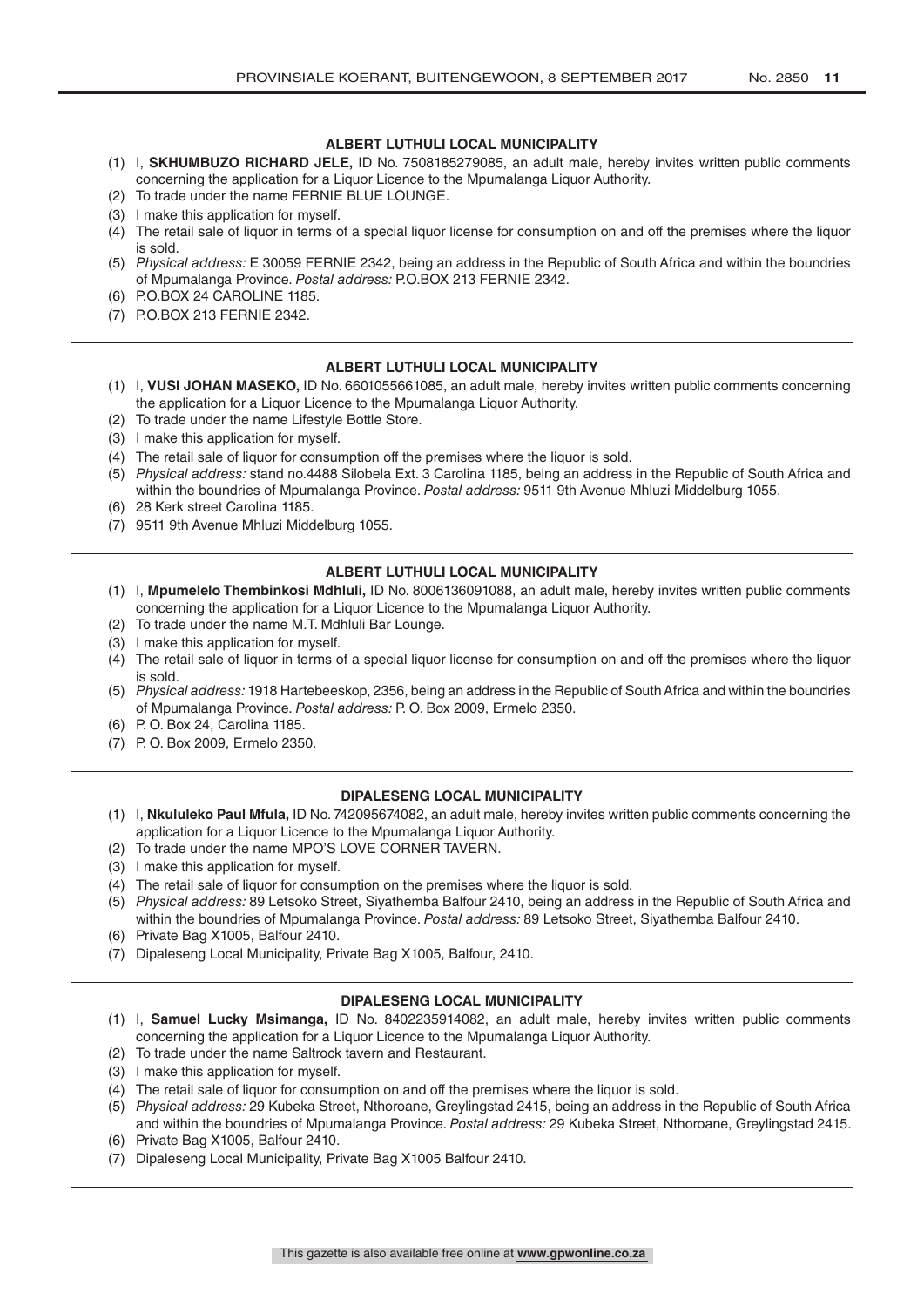### **DIPALESENG LOCAL MUNICIPALITY**

- (1) I, **Samuel Lucky Msimanga,** ID No. 8402235914082, an adult male, hereby invites written public comments concerning the application for a Liquor Licence to the Mpumalanga Liquor Authority.
- (2) To trade under the name Saltrock tavern and Restaurant.
- (3) I make this application for myself.
- (4) The retail sale of liquor for consumption on and off the premises where the liquor is sold.
- (5) *Physical address:* 29 Kubeka Street, Nthoroane, Greylingstad 2415, being an address in the Republic of South Africa and within the boundries of Mpumalanga Province. *Postal address:* 29 Kubeka Street, Nthoroane, Greylingstad 2415.
- (6) Private Bag X1005, Balfour 2410.
- (7) MGB Building First Avenue, White River, 1240 or Private Bag X9908, White River, 1240.

### **DIPALESENG LOCAL MUNICIPALITY**

- (1) I, **Nkululeko Paul Mfula,** ID No. 742095674082, an adult male, hereby invites written public comments concerning the application for a Liquor Licence to the Mpumalanga Liquor Authority.
- (2) To trade under the name MPO'S LOVE CORNER TAVERN.
- (3) I make this application for myself.
- (4) The retail sale of liquor for consumption on the premises where the liquor is sold.
- (5) *Physical address:* 89 Letsoko Street, Siyathemba Balfour 2410, being an address in the Republic of South Africa and within the boundries of Mpumalanga Province. *Postal address:* 89 Letsoko Street, Siyathemba Balfour 2410.
- (6) Private Bag X1005, Balfour 2410.
- (7) MGB Building, First Avenue, White River, 1240 Mpumalanga Province or Private Bag X9908, White River, 1240.

#### **ALBERT LUTHULI LOCAL MUNICIPALITY**

- (1) I, **Fikile Lourain Vilakazi,** ID No. 8109110651081, an adult female, hereby invites written public comments concerning the application for a Liquor Licence to the Mpumalanga Liquor Authority.
- (2) To trade under the name Sgodi Phola Jamstar 2.
- (3) I make this application for myself.
- (4) The retail sale of liquor in terms of a special liquor license for consumption on and off the premises where the liquor is sold.
- (5) *Physical address:* 390 RDP Section

Elukwatini 1192, being an address in the Republic of South Africa and within the boundries of Mpumalanga Province. *Postal address:* P. O. Box 2009

Ermelo 2350.

(6) P. O. Box 24

Carolina 1185. (7) P. O. Box 2009

Ermelo 2350.

**MKHONDO LOCAL MUNICIPALITY**

- (1) I, **Ntuthuko Prince Lloyd Nkosi,** ID No. 9009125458085, an adult male, hereby invites written public comments concerning the application for a Liquor Licence to the Mpumalanga Liquor Authority.
- (2) To trade under the name 4 Ways Lifestyle.
- (3) I make this application on behalf of the juristic person: Kwandisintuthuko Trading and Projects (Pty)Ltd. (Reg No. 2014/199881/07).
- (4) The retail sale of liquor in terms of a special liquor license in respect of a specified event.
- (5) *Physical address:* 897 Sbetha, Piet Retief, 2380, being an address in the Republic of South Africa and within the boundries of Mpumalanga Province. *Postal address:* P. O. Box 2009, Ermelo, 2350.
- (6) 897 Sbetha, Piet Retief, 2380.
- (7) P. O. Box 2009, Ermelo, 2350.

#### **LEKWA LOCAL MUNICIPALITY**

- (1) I, **Hermanus Stephanus van Coller,** ID No. 530825 5155 08, an adult male, hereby invites written public comments concerning the application for a Liquor Licence to the Mpumalanga Liquor Authority.
- (2) To trade under the name Hendriko Landgoed Pty Ltd t/a Rhino lodge.
- (3) I make this application on behalf of the juristic person: Hendriko Landgoed Pty Ltd. (Reg No. 1961/000405/07).
- (4) The retail sale of liquor for consumption on the premises where the liquor is sold.
- (5) *Physical address:* Plaas Kromdraai 325 Ged van Rhino Lodge 582 Registrasie afdeling I S Provinsie Mpumalanga, being an address in the Republic of South Africa and within the boundries of Mpumalanga Province. *Postal address:*  P O Box 709, Delmas, 2210.

This gazette is also available free online at **www.gpwonline.co.za**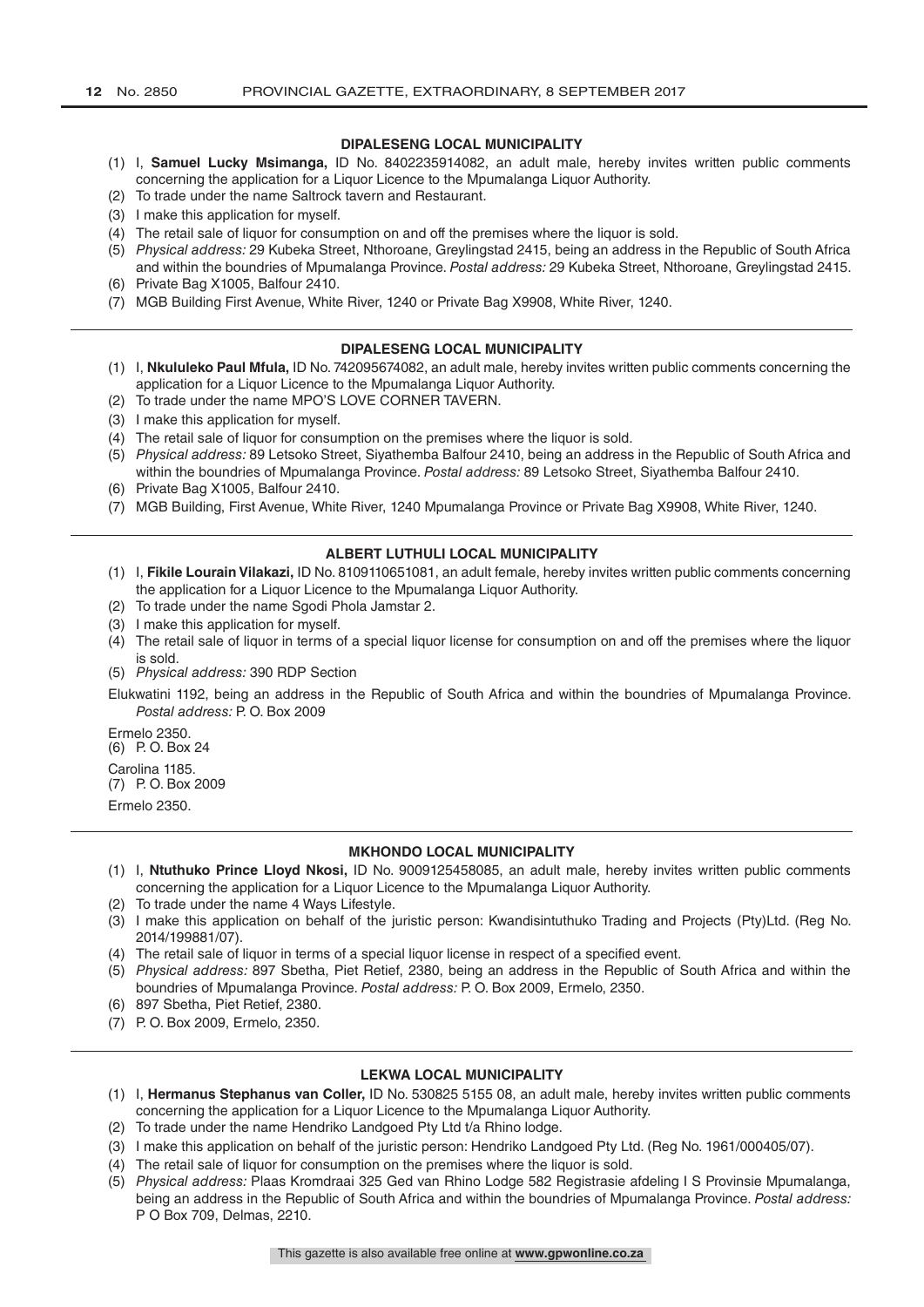- (6) P O Box 66, Standerton, 2430, Cnr Mbonani Mayisela and Dr Beyers Naude str, Standerton.
- (7) P O Box 709, Delmas, 2210. kitty@vancoller.biz.

### **FHI ANZENI**

#### **MBOMBELA LOCAL MUNICIPALITY**

- (1) I, **Ernest Solomon Nkuyusa,** ID No. 8309015718080, an adult male, hereby invites written public comments concerning the application for a Liquor Licence to the Mpumalanga Liquor Authority.
- (2) To trade under the name Rocka fella.
- (3) I make this application for myself.
- (4) The retail sale of liquor in terms of a special liquor license for consumption on and off the premises where the liquor is sold.
- (5) *Physical address:* Stand no 281,Kwa mhola, Barberton, 1300, being an address in the Republic of South Africa and within the boundries of Mpumalanga Province. *Postal address:* 281, Barberton, 1300.
- (6) 1 Nel Street, Nelspruit, 1200.
- (7) stand no 281, kwa mhola, barberton, 1300.

### **THABA CHWEU LOCAL MUNICIPALITY**

- (1) I, **Silence Expression Mathebula,** ID No. 8301115398087, an adult male, hereby invites written public comments concerning the application for a Liquor Licence to the Mpumalanga Liquor Authority.
- (2) To trade under the name B 2 Liquor Tavern.
- (3) I make this application for myself.
- (4) The retail sale of liquor in terms of a special liquor license for consumption on and off the premises where the liquor is sold.
- (5) *Physical address:* Stand no 1395, Extension 5, Graskop, being an address in the Republic of South Africa and within the boundries of Mpumalanga Province. *Postal address:* P o Box 544, Graskop 1270.
- (6) P o Box 61 , Lydenburg.
- (7) 833 Bloekomboom Streeet, Glory Hill, Graskop.

### **THABA CHWEU LOCAL MUNICIPALITY**

- (1) I, **IRENE SPUNKI MONTSHO,** ID No. 7301310385088, an adult female, hereby invites written public comments concerning the application for a Liquor Licence to the Mpumalanga Liquor Authority.
- (2) To trade under the name Phuthadichaba Products And Services (pty) Ltd.
- (3) I make this application for myself.
- (4) The retail sale of liquor for consumption off the premises where the liquor is sold.
- (5) *Physical address:* 59 kantoor street, lydenburg,1120, mpumalanga, being an address in the Republic of South Africa and within the boundries of Mpumalanga Province. *Postal address:* po box 5503, lydenburg, 1120, mpumalanga.
- (6) ROOM 30, CIVIC CENTRE, CORNER OF CENTRAL & VILJOEN STREET, LYDENBURG, 1120.
- (7) PO BOX 5503, LYDENBURG, 1120.

### **NKOMAZI LOCAL MUNICIPALITY**

- (1) I, **SESI CONSTANCE THEMBA,** ID No. 730604 0886 081, an adult female, hereby invites written public comments concerning the application for a Liquor Licence to the Mpumalanga Liquor Authority.
- (2) To trade under the name GREENHOUSE BAR.
- (3) I make this application for myself.
- (4) The retail sale of liquor in terms of a special liquor license for consumption on and off the premises where the liquor is sold.
- (5) *Physical address:* Stand 194C, Block C, Mafambisa, being an address in the Republic of South Africa and within the boundries of Mpumalanga Province. *Postal address:* P O Box 811, Uthokozani, 1346.
- (6) 9 Park Street, MALELANE, 1320.
- (7) P O Box 811, Uthokozani, 1346 and c/o Messrs. Esselens Engelbrechts Inc. 8 Rissik Street, Komatipoort, P O Box 652, Komatipoort, 1340.

#### **NKOMAZI LOCAL MUNICIPALITY**

- (1) I, **LEON BOTHA,** ID No. 5710315112085, an adult male, hereby invites written public comments concerning the application for a Liquor Licence to the Mpumalanga Liquor Authority.
- (2) To trade under the name ROYAL KRUGER LODGE.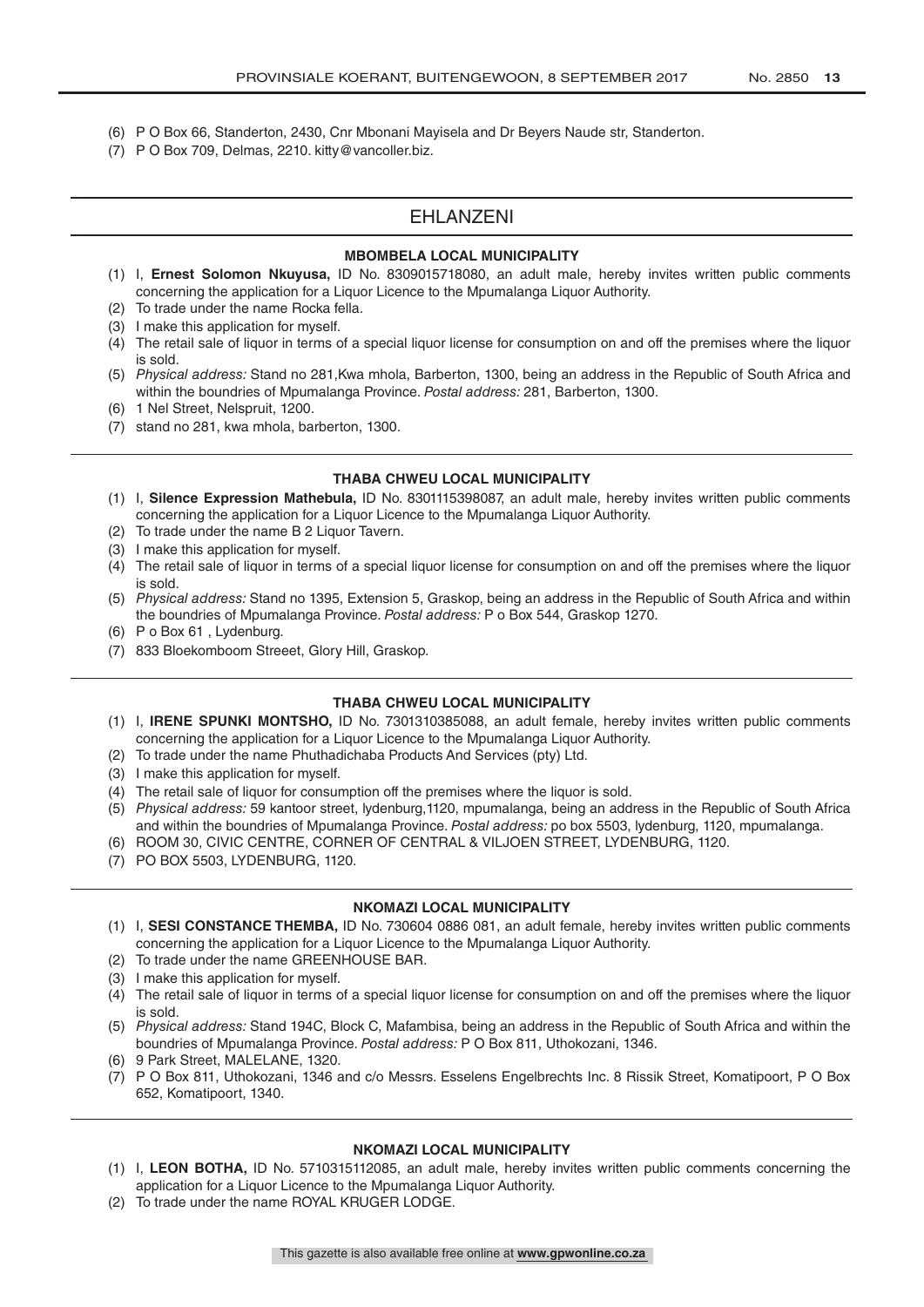- (3) I make this application on behalf of the juristic person: FINE ASSETS INVESTMENTS108 (PTY) LTD. (Reg No. 2007/000001/07).
- (4) The retail sale of liquor for consumption on the premises where the liquor is sold.
- (5) *Physical address:* 1235 ORIBI STREET, MARLOTH PARK, MPUMALANGA, being an address in the Republic of South Africa and within the boundries of Mpumalanga Province. *Postal address:* PO BOX 788, KOMATIPOORT, 1340. (6) PRIVATE BAG X 10, MALELANE, 1320.
- (7) PO BOX 788, KOMATIPPORT, 1340.

#### **NKOMAZI LOCAL MUNICIPALITY**

- (1) I, **GUGULEZWE PETER SITIBA,** ID No. 780903543435087, an adult male, hereby invites written public comments concerning the application for a Liquor Licence to the Mpumalanga Liquor Authority.
- (2) To trade under the name ESITENI PARK.
- (3) I make this application for myself.
- (4) The retail sale of liquor in terms of a special liquor license in respect of a specified event.
- (5) *Physical address:* SITUATED at mzinti area next to D797 ROAD NXT TO SOMAHASHI LODGE, STAND NO. 5/ R2/12., being an address in the Republic of South Africa and within the boundries of Mpumalanga Province. *Postal address:* P.O. BOX 371, MZINTI 1352.
- (6) 09 PARK STREET, MALELANE, 1320..
- (7) STAND NO. 5/R2/12.

#### **MBOMBELA LOCAL MUNICIPALITY**

- (1) I, **LAWRENCE ONYIYECHUKWU OKOLO,** ID No. 6910016040089, an adult male, hereby invites written public comments concerning the application for a Liquor Licence to the Mpumalanga Liquor Authority.
- (2) To trade under the name KWERE KWERE TAKE AWAY.
- (3) I make this application for myself.
- (4) The retail sale of liquor for consumption on and off the premises where the liquor is sold.
- (5) *Physical address:* PORTION 1 ERF 1440, NELSPRUIT EXTENSION 8, being an address in the Republic of South Africa and within the boundries of Mpumalanga Province. *Postal address:* CORNER BESTER & KRAGBRON ( BETAKILO GARAGE).
- (6) P.O.BOX 45 NELSPRUIT 1200.
- (7) CORNER BESTER & KRAGBRON ( BETAKILO GARAGE).

#### **MBOMBELA LOCAL MUNICIPALITY**

- (1) I, **VELLY NTHUTHUKO MAGAGULA,** ID No. 8103195311083, an adult male, hereby invites written public comments concerning the application for a Liquor Licence to the Mpumalanga Liquor Authority.
- (2) To trade under the name MAGAGULA.
- (3) I make this application for myself.
- (4) The retail sale of liquor for consumption on and off the premises where the liquor is sold.
- (5) *Physical address:* ERF 2221, KANYAMAZANE, being an address in the Republic of South Africa and within the boundries of Mpumalanga Province. *Postal address:* 2221, MAGAGULA SHOP.
- (6) P.O.BOX 45 NELSPRUIT 1200.
- (7) ERF 2221, KANYAMAZANE TOWNSHIP.

#### **MBOMBELA LOCAL MUNICIPALITY**

- (1) I, **MONTY GCINAMUZI MBULI,** ID No. 7411305290084, an adult male, hereby invites written public comments concerning the application for a Liquor Licence to the Mpumalanga Liquor Authority.
- (2) To trade under the name SITHENGEKILE BAR LOUNGE.
- (3) I make this application for myself.
- (4) The retail sale of liquor for consumption on and off the premises where the liquor is sold.
- (5) *Physical address:* STAND NO 2306, SPEARVILLESIDE EXT 8, BARBERTON, being an address in the Republic of South Africa and within the boundries of Mpumalanga Province. *Postal address:* P.O.BOX 3015 BARBERTON 1300.
- (6) P.O.BOX 45 NELSPRUIT 1200.
- (7) P.O.BOX 3015 BARBERTON 1300.

### **MBOMBELA LOCAL MUNICIPALITY**

- (1) I, **NOMPUMELELO PRECIOUS SIHLANGU,** ID No. 9005200647089, an adult female, hereby invites written public comments concerning the application for a Liquor Licence to the Mpumalanga Liquor Authority.
- (2) To trade under the name SPY CUISINE.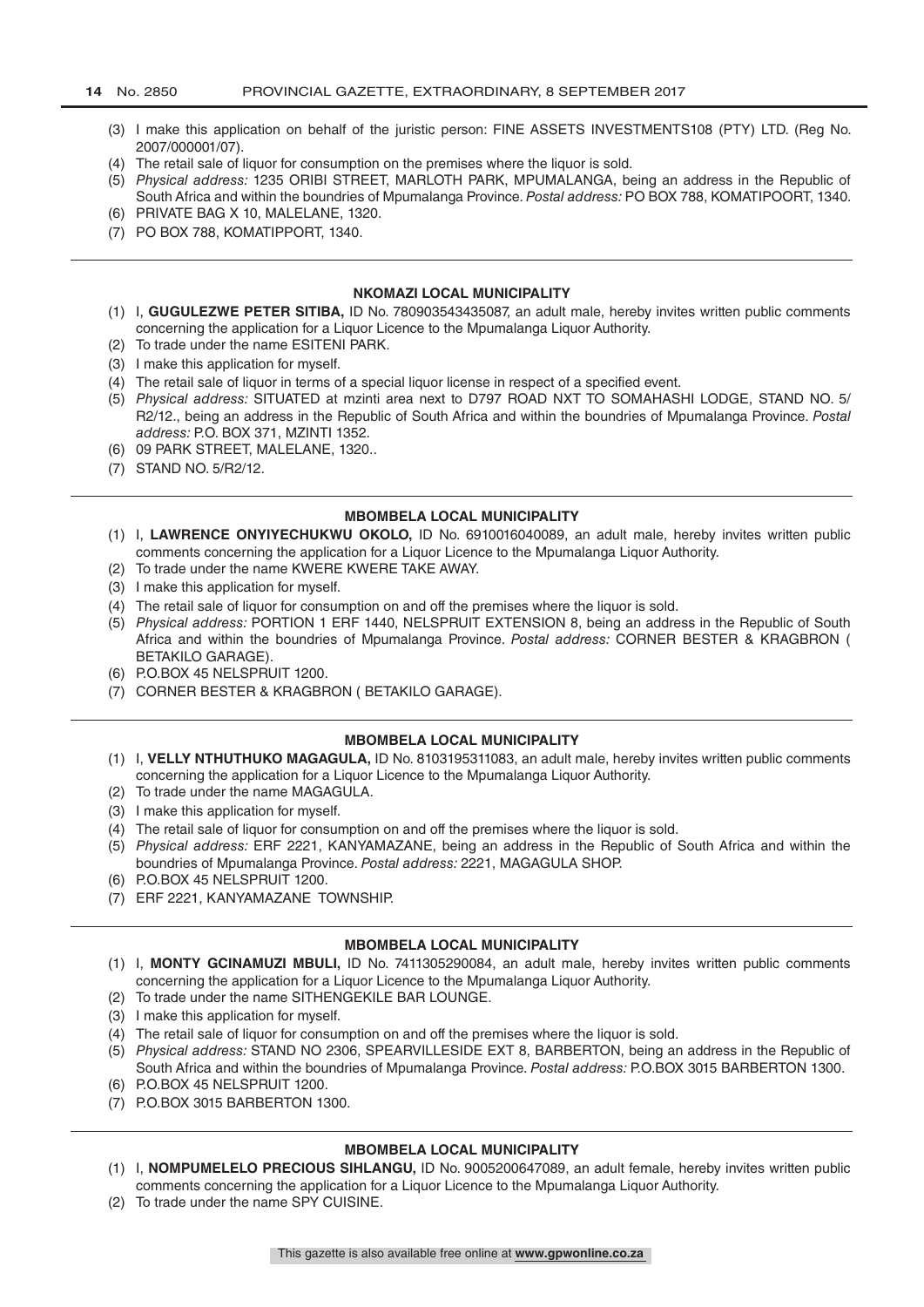- (3) I make this application for myself.
- (4) The retail sale of liquor in terms of a special liquor license for consumption on and off the premises where the liquor is sold.
- (5) *Physical address:* MSOGWABA TRUST NO 1151212, being an address in the Republic of South Africa and within the boundries of Mpumalanga Province. *Postal address:* P.O.BOX 719 KANYAMAZANE 1214.
- (6) P.O.BOX 45 NELSPRUIT 1200.
- (7) P.O.BOX 719 KANYAMAZANE 1214.

#### **BUSHBUCKRIDGE LOCAL MUNICIPALITY**

- (1) I, **MORNICA MABUNDA,** ID No. 8410101333089, an adult female, hereby invites written public comments concerning the application for a Liquor Licence to the Mpumalanga Liquor Authority.
- (2) To trade under the name `THEMBA CORNER EATING HOUSE.
- (3) I make this application for myself.
- (4) The retail sale of liquor for consumption on the premises where the liquor is sold.
- (5) *Physical address:* STAND NO 46 HUNTINGTON, being an address in the Republic of South Africa and within the boundries of Mpumalanga Province. *Postal address:* P.O.BOX 749 XIMUNGWE 1281.
- (6) STAND NO 1 MAIN ROAD BUSHBUCKRIDGE.
- (7) P.O.BOX 749 XIMUNGWE 1281.

#### **MBOMBELA LOCAL MUNICIPALITY**

- (1) I, **PILANE IKANENG EPHRAIM,** ID No. 6702105649086, an adult male, hereby invites written public comments concerning the application for a Liquor Licence to the Mpumalanga Liquor Authority.
- (2) To trade under the name DREAM SOUTH LOUNGE.
- (3) I make this application for myself.
- (4) The retail sale of liquor in terms of a special liquor license for consumption on and off the premises where the liquor is sold.
- (5) *Physical address:* 24 JEREPICO STREET, MBOMBELA, 1200, being an address in the Republic of South Africa and within the boundries of Mpumalanga Province. *Postal address:* 24 JEREPICO STREET, MBOMBELA, 1200.
- (6) P.O.BOX 45, NELSPRUIT, 1200.
- (7) 24 JEREPICO STREET, MBOMBELA, 1200.

### NKANGALA

### **DR JS MOROKA LOCAL MUNICIPALITY**

- (1) I, **Amos Molwantwa Sindane,** ID No. 5503065414086, an adult male, hereby invites written public comments concerning the application for a Liquor Licence to the Mpumalanga Liquor Authority.
- (2) To trade under the name Bosnia Tavern.
- (3) I make this application for myself.
- (4) The retail sale of liquor for consumption on and off the premises where the liquor is sold.
- (5) *Physical address:* Stand No 534, Ext3 Loding 0449, being an address in the Republic of South Africa and within the boundries of Mpumalanga Province. *Postal address:* P O BOX 645 SKILPADFONTEIN 0431.
- (6) P/BAG X 4012

SIYABUSWA 0472.

(7) P O BOX 645, SKILPADFONTEIN 0431.

### **DR JS MOROKA LOCAL MUNICIPALITY**

- (1) I, **Joel Sello Mokonyane,** ID No. 7403275381084, an adult male, hereby invites written public comments concerning the application for a Liquor Licence to the Mpumalanga Liquor Authority.
- (2) To trade under the name Mafloza's Inn Liquor Restaurant.
- (3) I make this application for myself.
- (4) The retail sale of liquor for consumption on and off the premises where the liquor is sold.
- (5) *Physical address:* Stand No 594, Legotlong Section, Skilpadfontein Village 0431, being an address in the Republic of South Africa and within the boundries of Mpumalanga Province. *Postal address:* P O BOX 645, SKILPADFONTEIN 0431.
- (6) P/BAG X 4012
- SIYABUSWA 0472.
- (7) P O BOX 645, SKILPADFONTEIN 0431.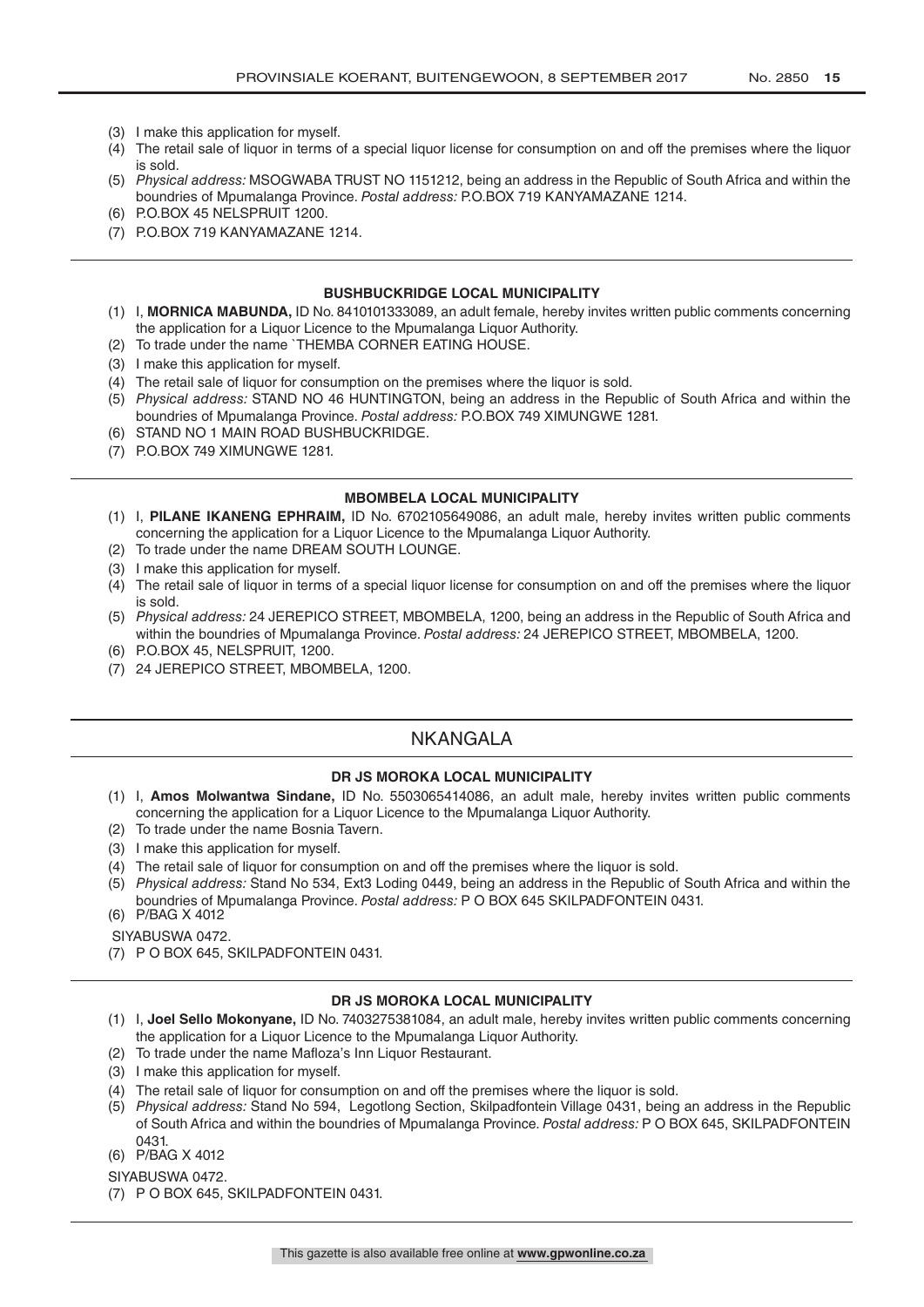### **DR JS MOROKA LOCAL MUNICIPALITY**

- (1) I, **Rakau Moloeloe Stanley,** ID No. 600522 5751 083, an adult male, hereby invites written public comments concerning the application for a Liquor Licence to the Mpumalanga Liquor Authority.
- (2) To trade under the name Molodi`s Tavern.
- (3) I make this application for myself.
- (4) The retail sale of liquor for consumption on and off the premises where the liquor is sold.
- (5) *Physical address:* 1415 Legotlhong Section

Seabe Village, being an address in the Republic of South Africa and within the boundries of Mpumalanga Province. *Postal address:* P o Box 645

Skilpadfontein 0431. (6) Private Bag X 4012

Siyabuswa 0472.

(7) TTT Enterprise and Projects

P o Box 645 Skilpadfontein 0431.

#### **EMAKHAZENI LOCAL MUNICIPALITY**

- (1) I, **Mabel Nonlanhla Shongwe,** ID No. 7406260640083, an adult female, hereby invites written public comments concerning the application for a Liquor Licence to the Mpumalanga Liquor Authority.
- (2) To trade under the name Mabels's Restaurant.
- (3) I make this application for myself.
- (4) The retail sale of liquor for consumption on and off the premises where the liquor is sold.
- (5) *Physical address:* Stand no 365, Sgwabula Section, Waterfall Boven, being an address in the Republic of South Africa and within the boundries of Mpumalanga Province. *Postal address:* P O Box 611, Machadadorp 1170.
- (6) 25 Scheepers Street, eMakhazeni.
- (7) 23 Watt Street, Machadadorp 1170.

#### **EMAKHAZENI LOCAL MUNICIPALITY**

- (1) I, **Mabel Nonhlanhla Shongwe,** ID No. 7406260640082, an adult female, hereby invites written public comments concerning the application for a Liquor Licence to the Mpumalanga Liquor Authority.
- (2) To trade under the name Mabel's Restaurant.
- (3) I make this application for myself.
- (4) The retail sale of liquor for consumption on and off the premises where the liquor is sold.
- (5) *Physical address:* Stand no 365, Sgwabula Section, Waterfall Boven, being an address in the Republic of South Africa and within the boundries of Mpumalanga Province. *Postal address:* P O Box 611, Machadadorp 1170.
- (6) 25 Scheepers Street, eMakhazeni.
- (7) 23 Watt Street, Machadadorp, 1170.

#### **THEMBISILE HANI LOCAL MUNICIPALITY**

- (1) I, **ABRAM MAHLANGU,** ID No. 560904535081, an adult male, hereby invites written public comments concerning the application for a Liquor Licence to the Mpumalanga Liquor Authority.
- (2) To trade under the name MARIDILI LIQUOR WHOLESALER.
- (3) I make this application for myself.
- (4) The retail sale of liquor for consumption off the premises where the liquor is sold.
- (5) *Physical address:* 505 ENTOKOZWENI TWEEFONTEIN F KWA-MHLANGA 0458, being an address in the Republic of South Africa and within the boundries of Mpumalanga Province. *Postal address:* 505 ENTOKOZWENI TWEEFONTEIN KWA -MHLANGA 0458.
- (6) PRIVATE BAG X404 EMPUMALANGA0458.
- (7) 281 BOEKENHOUTHOEK ,EMPUMALANGA 0458.

#### **DR JS MOROKA LOCAL MUNICIPALITY**

- (1) I, **EPHRAIM MPAE LAMOLA,** ID No. 8409075910088, an adult male, hereby invites written public comments concerning the application for a Liquor Licence to the Mpumalanga Liquor Authority.
- (2) To trade under the name EVE-LAMS TAVERN.
- (3) I make this application for myself.
- (4) The retail sale of liquor for consumption on and off the premises where the liquor is sold.
- (5) *Physical address:* 1828 ITSOSENG SECTION, being an address in the Republic of South Africa and within the boundries of Mpumalanga Province. *Postal address:* P O BOX 189, SEABE, 0417.
- (6) A 2601/3 BONGIMFUNDO STREET.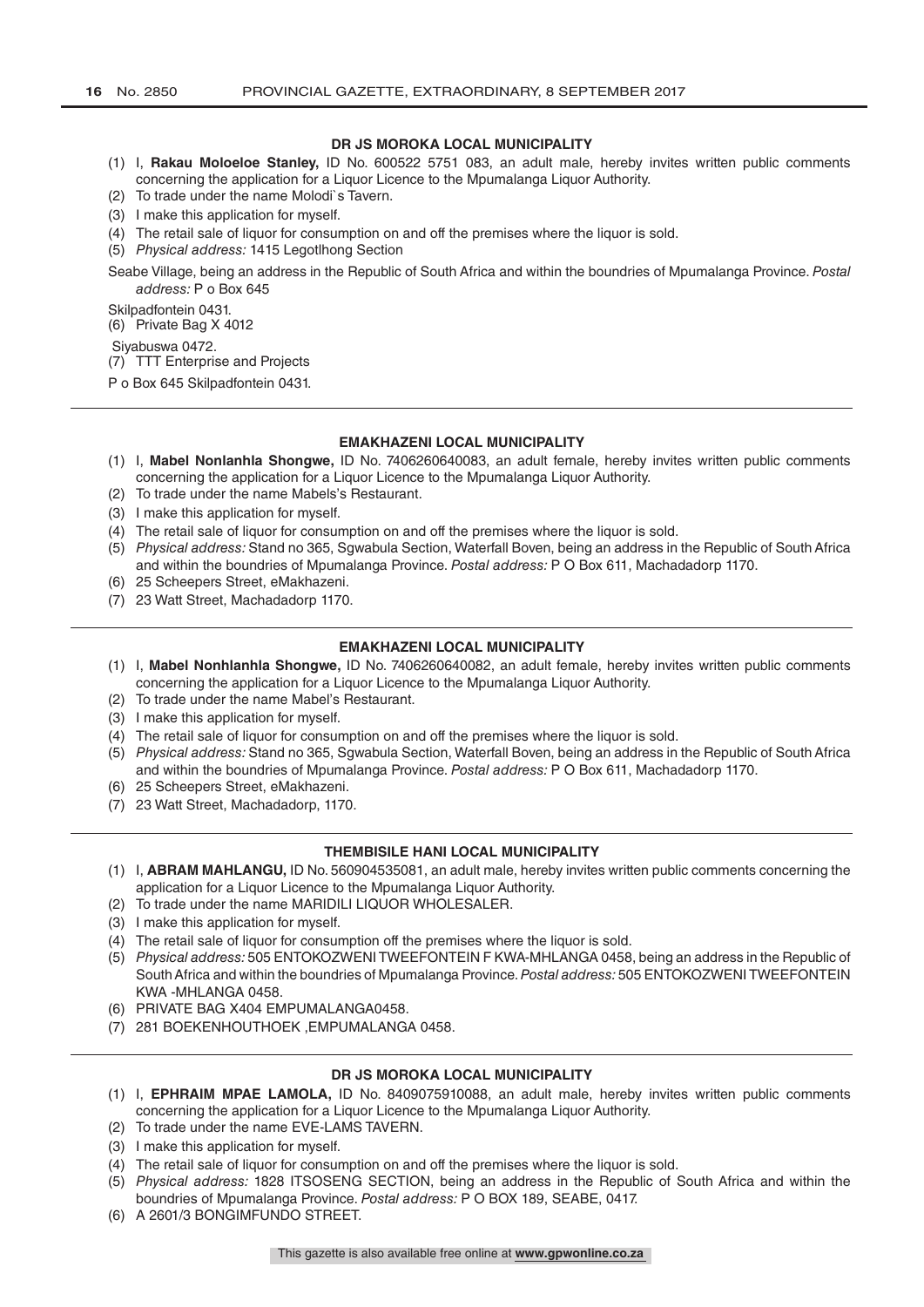### (7) GROWTHPOINT BUSINESS PARK, 2 TONNETTI STREET, HALFWAY HOUSE, 1685.

### **EMALAHLENI LOCAL MUNICIPALITY**

- (1) I, **Christiaan Oelofse,** ID No. 580807 5013 087, an adult male, hereby invites written public comments concerning the application for a Liquor Licence to the Mpumalanga Liquor Authority.
- (2) To trade under the name Ponta De Auro Tavern.
- (3) I make this application on behalf of the juristic person: Ponta De Auro Bottle Store (Pty) Limited. (Reg No. 2013/078580/07).
- (4) The retail sale of liquor for consumption on and off the premises where the liquor is sold.
- (5) *Physical address:* 8 Botha Street, Being Erf 8, Witbank, being an address in the Republic of South Africa and within the boundries of Mpumalanga Province. *Postal address:* C/o P O Box 2177, Alberton, 1450.
- (6) Main Municipal Building, 29 Mandela Street, eMalahleni, P O Box 3, eMalahleni, 1035, Tel 013 690 6911, Fax 013 690 6207.
- (7) C/o P O Box 2177, Alberton, 1450 / chris@liqlaw.co.za.

#### **DR JS MOROKA LOCAL MUNICIPALITY**

- (1) I, **EPHRAIM MPAE LAMOLA,** ID No. 8409075910088, an adult male, hereby invites written public comments concerning the application for a Liquor Licence to the Mpumalanga Liquor Authority.
- (2) To trade under the name EVE-LAMS TAVERN.
- (3) I make this application for myself.
- (4) The retail sale of liquor for consumption on and off the premises where the liquor is sold.
- (5) *Physical address:* 1828 ITSOSENG SECTION, being an address in the Republic of South Africa and within the boundries of Mpumalanga Province. *Postal address:* P O BOX 189 SEABE 0417.
- (6) A 2601/3 BONGIMFUNDO STREET.
- (7) GROWTHPOINT BUSINESS PARK, 2 TONNETTI STREET, HALFWAY HOUSE 1685.

### **DR JS MOROKA LOCAL MUNICIPALITY**

- (1) I, **MAHLANGU Jabulane Joseph,** ID No. 4806245224080, an adult male, hereby invites written public comments concerning the application for a Liquor Licence to the Mpumalanga Liquor Authority.
- (2) To trade under the name Express Tavern.
- (3) I make this application for myself.
- (4) The retail sale of liquor for consumption on the premises where the liquor is sold.
- (5) *Physical address:* Stand No 5241, Watervaal B Village, Siyabuswa, being an address in the Republic of South Africa and within the boundries of Mpumalanga Province. *Postal address:* C/o PO Box 699 , Marble Hall 0450.
- (6) 2601/3 Bongimfundo Street, Siyabuswa, 0472.
- (7) Stand 5241, Watervaal B Village, Siyabuswa.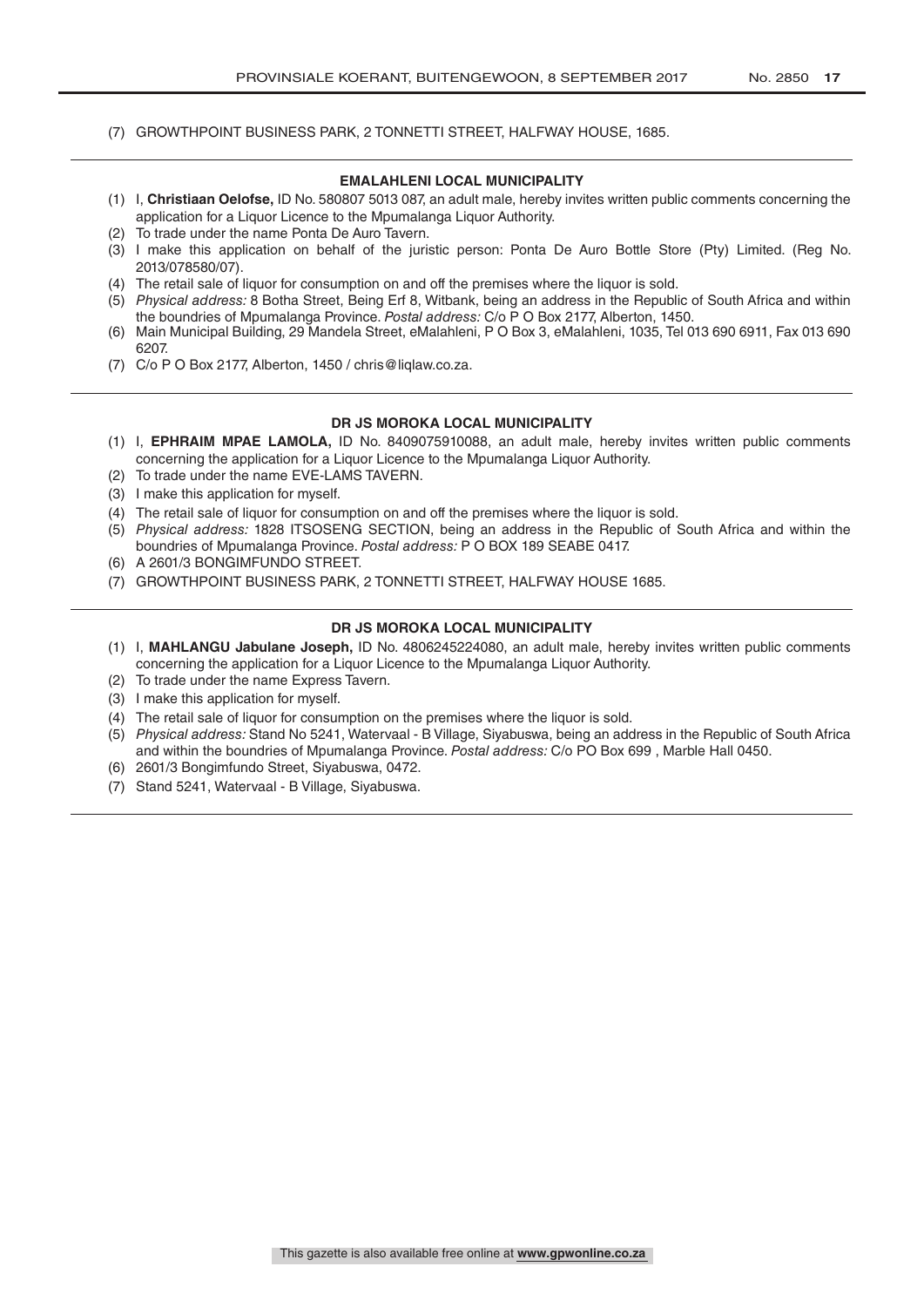### **Form 10**

## General Notice

### **NOTICE 100 OF 2017**

#### **MPUMALANGA LIQUOR LICENSING ACT, 2006 (Act No. 5 of 2006)**

#### **Notice of applications for transfer of liquor licences in terms of section 43**

Notice is hereby given that the applicants specified in the Schedule hereto have given notice of their intention to lodge applications for the transfer of existing liquor licences to the Secretary, Regional Liquor Licensing Offices in respect of premises situated in the local committee area indicated in the Schedule.

Comments should be made in writing and be addressed to the municipality concerned and a copy to the applicant, to reach the said addresses within thirty (30) days of this publication.

Invitation for public comments in respect of a Liquor Licence in terms of section 43 of the Mpumalanga Liquor Licensing Act, 2006.

### **SCHEDULE**

The undermentioned figures used in brackets in the Schedule, have the following meanings:

- (1) = Full name of applicant, ID Number of Applicant.
- (2) = Existing liquor licence number to be transfered.
- $(3)$  = Intended trading name.
- (4) = Notice given on behalf of: self *or* other juristic person/s.
- $(5)$  = Type of licence applied for.
- $(6)$  = Full address and location of the premises
- $(7)$  = Municipality address where comments must be submitted
- $(8)$  = Applicant address where comments must be submitted

### EHLANZENI

### **NKOMAZI LOCAL MUNICIPALITY**

- (1) I, **MBOWENI ENKY CHANKY,** ID No. 6903025703082, an adult male, hereby invites written public comments concerning the application for transfer of an existing Liquor Licence to the Mpumalanga Liquor Authority.
- (2) Liquor Licence Number MPU 022500.
- (3) Trading under the name CHICAGO TAVERN.
- (4) I make this application for myself.
- (5) The retail sale of liquor for consumption on the premises where the liquor is sold.
- (6) *Physical address:* ERF 20 4LORENSE MALALANE 1320, being an address in the Republic of South Africa and within the boundries of Mpumalanga Province. *Postal address:* P.O.BOX 239 MALALANE 1320.
- (7) P.O.BOX 101 MALALANE 1320.
- (8) P.O.BOX 239 MALALANE 1320.

### GERT SIBANDE

### **MSUKALIGWA LOCAL MUNICIPALITY**

- (1) I, **Xiaoan Weng,** ID No. 9305176288185, an adult male, hereby invites written public comments concerning the application for transfer of an existing Liquor Licence to the Mpumalanga Liquor Authority.
- (2) Liquor Licence Number MPU/026364.
- (3) Trading under the name Coyote Liquor Store.
- (4) I make this application for myself.
- (5) The retail sale of liquor for consumption off the premises where the liquor is sold.
- (6) *Physical address:* Coyote Liquor Store, Erf no 1712, corner Camden and Van Zyl street, De Bruinpark, Ermelo, 2350, being an address in the Republic of South Africa and within the boundries of Mpumalanga Province. *Postal address:*  Mr. X Weng, Coyote Store, 26 Ennis street, Ermelo, 2350.
- (7) Corner of Taute and Church Street, Ermelo, 2350.
- (8) Mr. X Weng, Coyote Store, 26 Ennis street, Ermelo, 2350.

This gazette is also available free online at **www.gpwonline.co.za**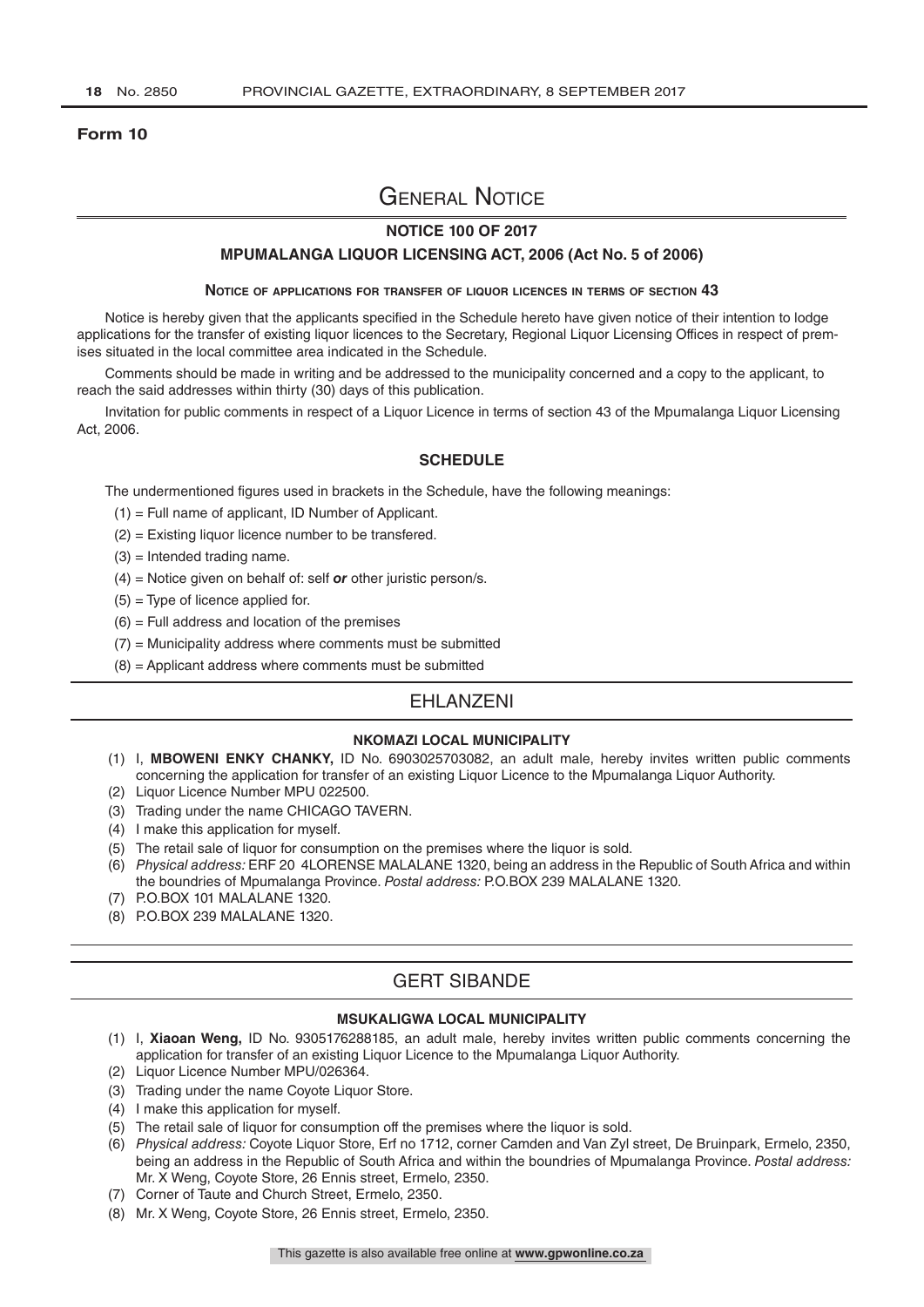### **GOVAN MBEKI LOCAL MUNICIPALITY**

- (1) I, **Mingqiang Lin,** ID No. 691111 6580 186, an adult male, hereby invites written public comments concerning the application for transfer of an existing Liquor Licence to the Mpumalanga Liquor Authority.
- (2) Liquor Licence Number MPU/027604.
- (3) Trading under the name Dop en Tjop Bottle Shop.
- (4) I make this application on behalf of the juristic person: Fangte Trading (Pty) Ltd. (Reg No. 2011/026278/23).
- (5) The retail sale of liquor for consumption off the premises where the liquor is sold.
- (6) *Physical address:* 50 Du Plooy Street, ERF Number 277, Bethal, Mpumalanga, 2310., being an address in the Republic of South Africa and within the boundries of Mpumalanga Province. *Postal address:* Suite MW465, Private Bag X1838, Middelburg, Mpumalanga, 1050.
- (7) Horwood Street, CBD, Secunda, Mpumalanga, 2302. Private Bag X1017, Secunda, Mpumalanga, 2302.
- (8) 34 Louws Creek Street, Aerorand, Middelburg, Mpumalanga, 1050.

### **ALBERT LUTHULI LOCAL MUNICIPALITY**

- (1) I, **Caixing Weng,** ID No. 921117 6186 181, an adult male, hereby invites written public comments concerning the application for transfer of an existing Liquor Licence to the Mpumalanga Liquor Authority.
- (2) Liquor Licence Number MPU/020432.
- (3) Trading under the name Carolina Verspreiders.
- (4) I make this application for myself.
- (5) The retail sale of liquor for consumption off the premises where the liquor is sold.
- (6) *Physical address:* 52 Voortrekker Street, ERF Number 482, Carolina, Mpumalanga, 1185, being an address in the Republic of South Africa and within the boundries of Mpumalanga Province. *Postal address:* Suite MW465, Private Bag X1838, Middelburg, Mpumalanga, 1050.
- (7) 28 Kerk Street, Carolina, Mpumalanga, 1185; P.O. Box 24, Carolina, Mpumalanga, 1185.
- (8) 34 Louws Creek Steet, Aerorand, Middelburg, Mpumalanga, 1050.

### **GOVAN MBEKI LOCAL MUNICIPALITY**

- (1) I, **Mingqiang Lin,** ID No. 691111 6580 186, an adult male, hereby invites written public comments concerning the application for transfer of an existing Liquor Licence to the Mpumalanga Liquor Authority.
- (2) Liquor Licence Number MPU/027604.
- (3) Trading under the name Dop en Tjop Bottle Shop.
- (4) I make this application on behalf of the juristic person: Fangte Trading (Pty) Ltd. (Reg No. 2011/026278/23).
- (5) The retail sale of liquor for consumption off the premises where the liquor is sold.
- (6) *Physical address:* 50 Du Plooy Street, ERF Number 277, Bethal, Mpumalanga, 2310., being an address in the Republic of South Africa and within the boundries of Mpumalanga Province. *Postal address:* Suite MW465, Private Bag X1838, Middelburg, Mpumalanga, 1050.
- (7) Horwood Street, CBD, Secunda, Mpumalanga, 2302; Private Bag X1017, Secunda, Mpumalanga, 2302.
- (8) 34 Louws Creek Street, Aerorand, Middelburg, Mpumalanga, 1050.

### **PIXLEY KA SEME LOCAL MUNICIPALITY**

- (1) I, **Caixing Weng,** ID No. 921117 6186 181, an adult male, hereby invites written public comments concerning the application for transfer of an existing Liquor Licence to the Mpumalanga Liquor Authority.
- (2) Liquor Licence Number MPU/026699.
- (3) Trading under the name Majuba Liquor Store.
- (4) I make this application for myself.
- (5) The retail sale of liquor for consumption off the premises where the liquor is sold.
- (6) *Physical address:* 19 Dr Nelson Mandela Drive, ERF Number 1652, Volksrust, Mpumalanga, 2470, being an address in the Republic of South Africa and within the boundries of Mpumalanga Province. *Postal address:* Suite MW465, Private Bag X1838, Middelburg, Mpumalanga, 1050.
- (7) CNR Adelaide Tambo and Dr Nelson Mandela Drive, Volksrust, Mpumalanga, 2470
- Private Bag X9011, Volksrust, Mpumalanga, 2470.
- (8) 34 Louws Creek Street, Aerorand, Middelburg, Mpumalanga, 1050.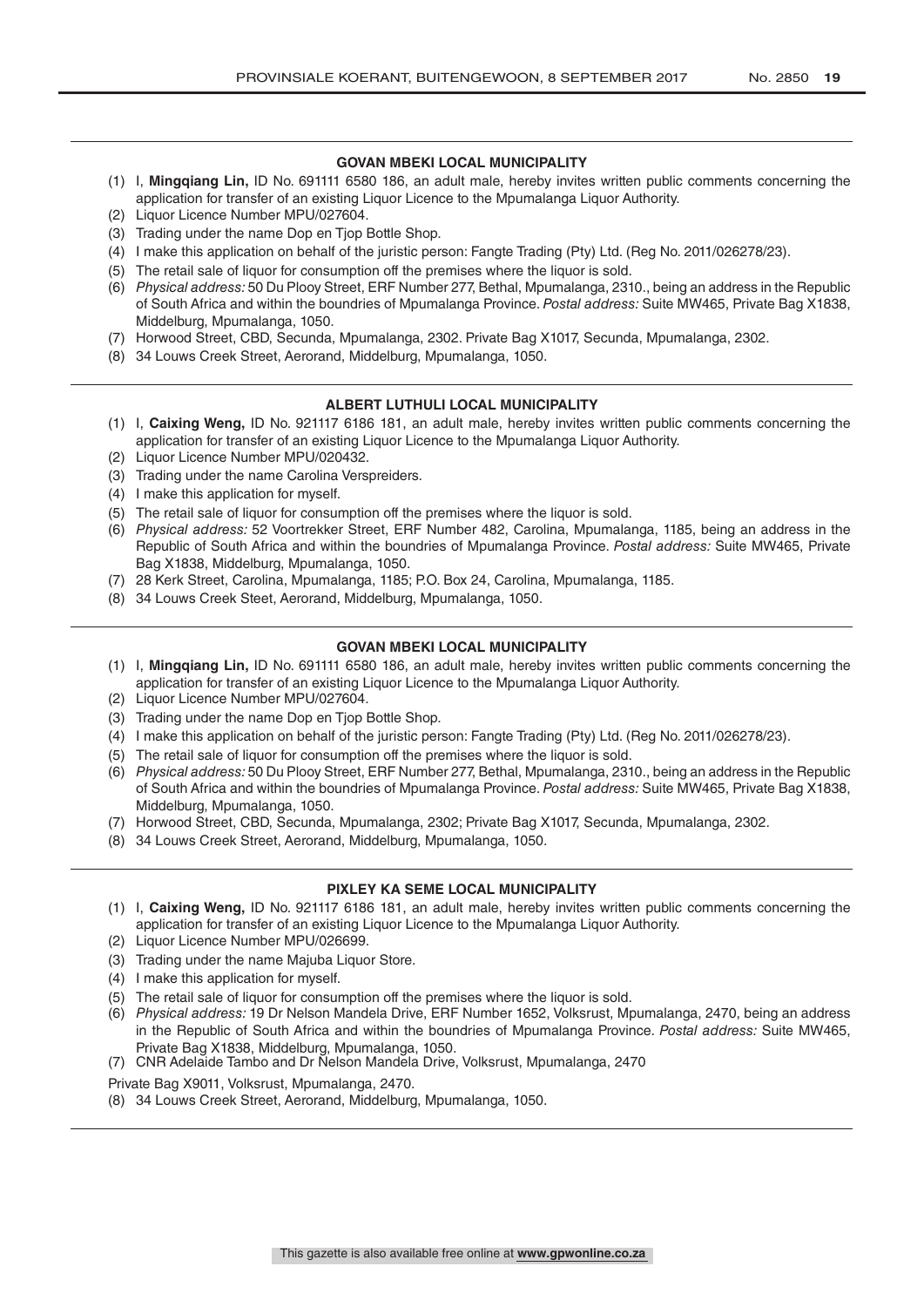### NKANGALA

### **STEVE TSHWETE LOCAL MUNICIPALITY**

- (1) I, **Thandi Anna Mokwana,** ID No. 700315 0291 083, an adult female, hereby invites written public comments concerning the application for transfer of an existing Liquor Licence to the Mpumalanga Liquor Authority.
- (2) Liquor Licence Number MPU/027678.
- (3) Trading under the name Khulu's Liquor Store.
- (4) I make this application on behalf of the juristic person: Tigsto (Pty) Ltd. (Reg No. 2017/379425/07).
- (5) The retail sale of liquor for consumption off the premises where the liquor is sold.
- (6) *Physical address:* Stand 1/8874, Extension 5, Mhluzi, Middelburg, Mpumalanga, 1050., being an address in the Republic of South Africa and within the boundries of Mpumalanga Province. *Postal address:* Suite MW465, Private Bag X1838, Middelburg, Mpumalanga, 1050.
- (7) CNR Walter Sisulu & Wanderers Avenue, Middelburg, Mpumalanga, 1050; P.O. Box 14, Middelburg, Mpumalanga, 1050.
- (8) 34 Louws Creek Street, Aerorand, Middelburg, Mpumalanga, 1050.

### **STEVE TSHWETE LOCAL MUNICIPALITY**

- (1) I, **Thandi Anna Mokwana,** ID No. 700315 0291 083, an adult female, hereby invites written public comments concerning the application for transfer of an existing Liquor Licence to the Mpumalanga Liquor Authority.
- (2) Liquor Licence Number MPU/027678.
- (3) Trading under the name Khulu's Liquor Store.
- (4) I make this application on behalf of the juristic person: Tigsto (Pty) Ltd. (Reg No. 2017/379425/07).
- (5) The retail sale of liquor for consumption off the premises where the liquor is sold.
- (6) *Physical address:* Stand 1/8874, Extension 5, Mhluzi, Middelburg, Mpumalanga, 1050., being an address in the Republic of South Africa and within the boundries of Mpumalanga Province. *Postal address:* Suite MW465, Private Bag X1838, Middelburg, Mpumalanga, 1050.
- (7) CNR Walter Sisulu & Wanderers Avenue, Middelburg, Mpumalanga, 1050
- P.O. Box 14, Middelburg, Mpumalanga, 1050.
- (8) 34 Louws Creek Street, Aerorand, Middelburg, Mpumalanga, 1050.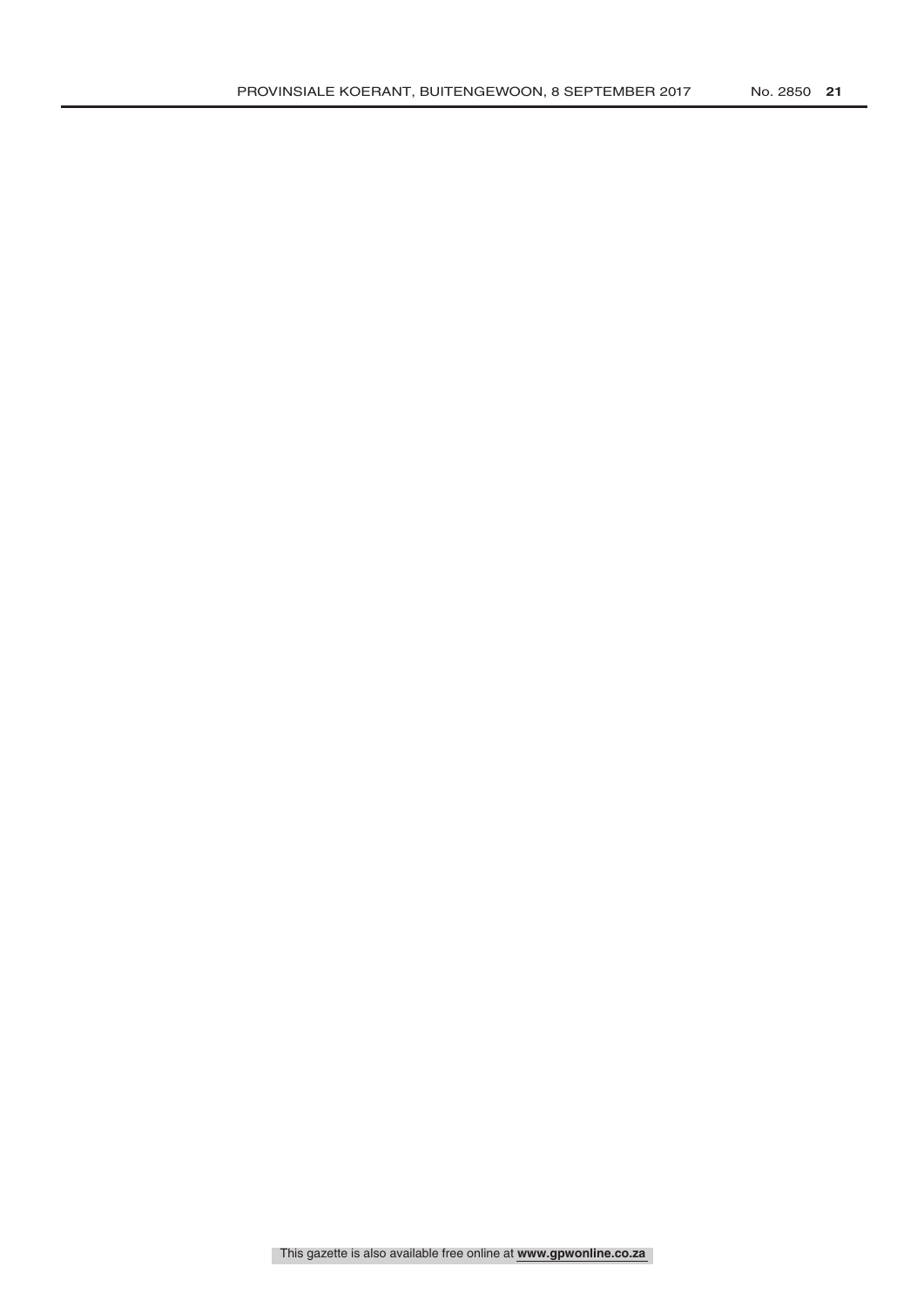This gazette is also available free online at **www.gpwonline.co.za**